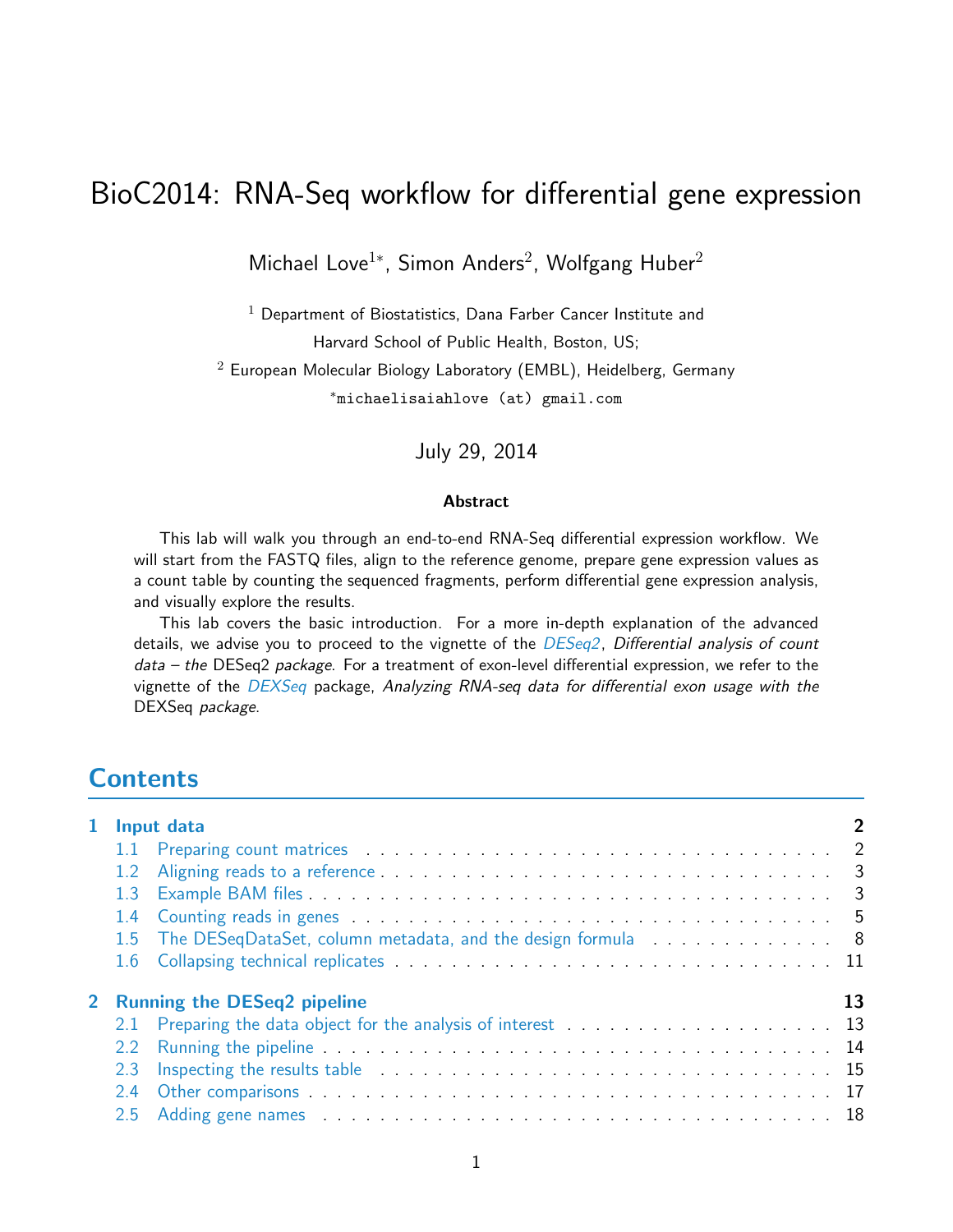| $\mathbf{3}$ | <b>Further points</b><br>3.1<br>3.2<br>3.3<br>$3.4^{\circ}$ | 19 |
|--------------|-------------------------------------------------------------|----|
| 4            | <b>Exploratory data analysis</b>                            | 30 |
| 5.           | <b>Going further</b>                                        | 36 |
|              | See also                                                    | 37 |
|              | <b>Session Info</b>                                         | 37 |

# <span id="page-1-0"></span>1 Input data

As example data for this lab, we will use publicly available data from the article by Felix Haglund et al., Evidence of a Functional Estrogen Receptor in Parathyroid Adenomas, J Clin Endocrin Metab, Sep  $2012^1$  $2012^1$  $2012^1$ .

The purpose of the experiment was to investigate the role of the estrogen receptor in parathyroid tumors. The investigators derived primary cultures of parathyroid adenoma cells from 4 patients. These primary cultures were treated with diarylpropionitrile (DPN), an estrogen receptor  $\beta$  agonist, or with 4-hydroxytamoxifen (OHT). RNA was extracted at 24 hours and 48 hours from cultures under treatment and control. The blocked design of the experiment allows for statistical analysis of the treatment effects while controlling for patient-to-patient variation.

Part of the data from this experiment is provided in the Bioconductor data package *[parathyroidSE](http://bioconductor.org/packages/release/data/experiment/html/parathyroidSE.html)*.

### <span id="page-1-1"></span>1.1 Preparing count matrices

As input, the  $DESeq2$  package expects count data as obtained, e.g., from RNA-Seq or another highthroughput sequencing experiment, in the form of a matrix of integer values. The value in the  $i$ -th row and the j-th column of the matrix tells how many reads have been mapped to gene i in sample j. Analogously, for other types of assays, the rows of the matrix might correspond e. g. to binding regions (with ChIP-Seq) or peptide sequences (with quantitative mass spectrometry).

The count values must be raw counts of sequencing reads. This is important for  $DESeq2$ 's statistical model to hold, as only the actual counts allow assessing the measurement precision correctly. Hence,

<span id="page-1-2"></span><sup>1</sup><http://www.ncbi.nlm.nih.gov/pubmed/23024189>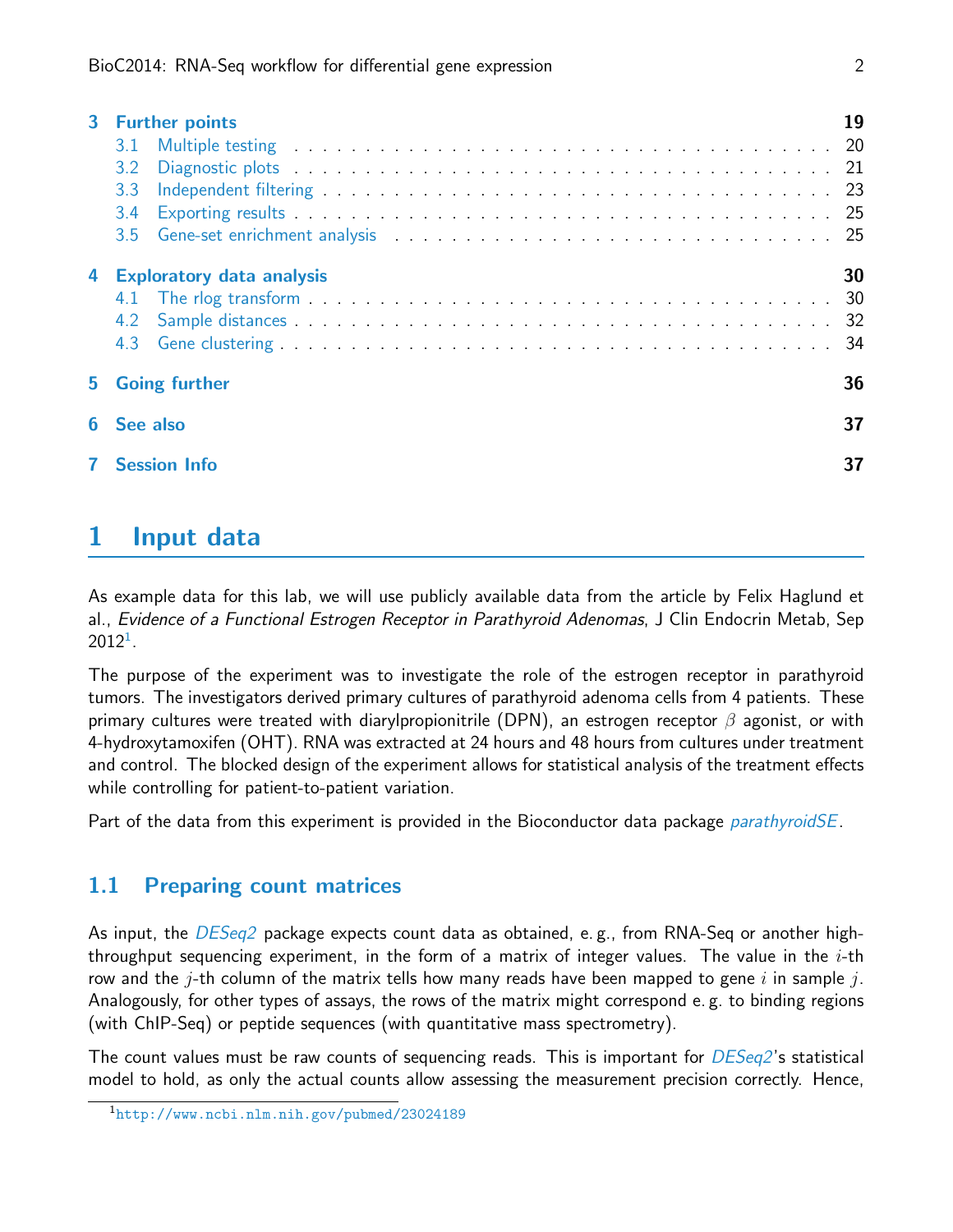please do not supply other quantities, such as (rounded) normalized counts, or counts of covered base pairs – this will only lead to nonsensical results.

#### <span id="page-2-0"></span>1.2 Aligning reads to a reference

The computational analysis of an RNA-Seq experiment begins earlier: what we get from the sequencing machine is a set of FASTQ files that contain the nucleotide sequence of each read and a quality score at each position. These reads must first be aligned to a reference genome or transcriptome. It is important to know if the sequencing experiment was single-end or paired-end, as the alignment software will require the user to specify both FASTQ files for a paired-end experiment. The output of this alignment step is commonly stored in a file format called [BAM](http://samtools.github.io/hts-specs).

A number of software programs exist to align reads to the reference genome, and the development is too rapid for this document to provide a current list. We recommend consulting benchmarking papers that discuss the advantages and disadvantages of each software, which include accuracy, ability to align reads over splice junctions, speed, memory footprint, and many other features.

Here we use the TopHat[2](#page-2-2) spliced alignment software $^2$  [\[1\]](#page-36-2) in combination with the Bowtie index available at the Illumina iGenomes page $^3$  $^3$ . For full details on this software and on the iGenomes, users should follow the links to the manual and information provided in the links in the footnotes. For example, the paired-end RNA-Seq reads for the *[parathyroidSE](http://bioconductor.org/packages/release/data/experiment/html/parathyroidSE.html)* package were aligned using TopHat2 with 8 threads, with the call:

tophat2 -o file\_tophat\_out -p 8 genome file\_1.fastq file\_2.fastq

The BAM files for a number of sequencing runs can then be used to generate count matrices, as described in the following section.

#### <span id="page-2-1"></span>1.3 Example BAM files

Besides the main count table, which we will use later, the *[parathyroidSE](http://bioconductor.org/packages/release/data/experiment/html/parathyroidSE.html)* package also contains a small subset of the raw data from the Haglund et al. experiment, namely three BAM file each with a subset of the reads from three of the samples. We will use these files to demonstrate how a count table can be constructed from BAM files. Afterwards, we will load the full count table corresponding to all samples and all data, which is already provided in the same package, and will continue the analysis with that full table.

We load the data package with the example data

```
library( "parathyroidSE" )
```
The R function system.file can be used to find out where on your computer the files from a package have been installed. Here we ask for the full path to the extdata directory, which is part of the [parathyroidSE](http://bioconductor.org/packages/release/data/experiment/html/parathyroidSE.html) package:

<span id="page-2-2"></span><sup>2</sup><http://tophat.cbcb.umd.edu/>

<span id="page-2-3"></span><sup>3</sup><http://tophat.cbcb.umd.edu/igenomes.html>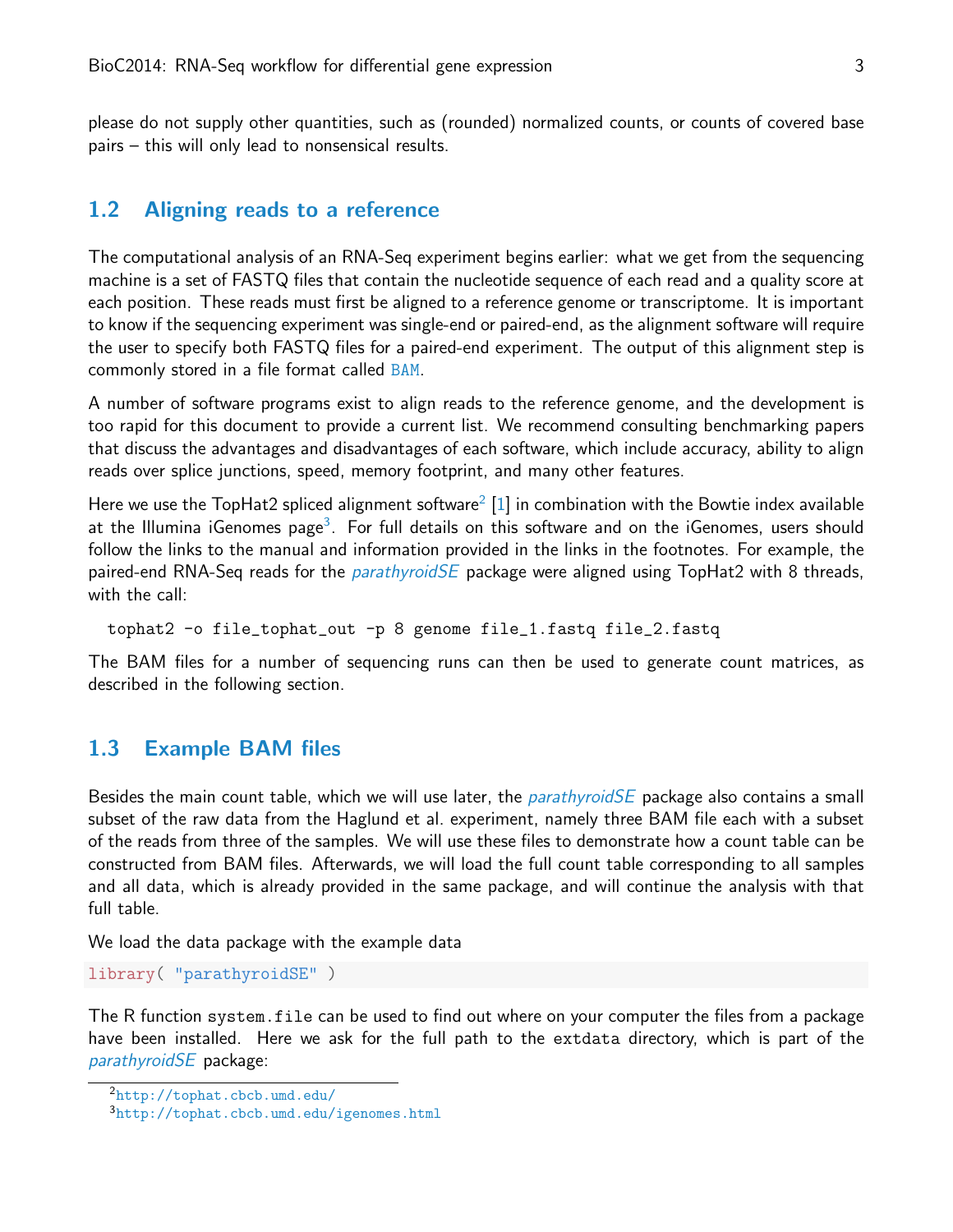extDataDir <- system.file("extdata", package = "parathyroidSE", mustWork = TRUE) extDataDir

## [1] "/usr/local/Cellar/r/3.1.0/R.framework/Versions/3.1/Resources/library/parathyroidSE

In this directory, we find the three BAM files (and some other files):

```
list.files( extDataDir )
## [1] "conversion.txt" "GSE37211 series matrix.txt"
## [3] "SRR479052.bam" "SRR479053.bam"
## [5] "SRR479054.bam"
```
Typically, we have a table with experimental meta data for our samples. For these three files, it is as follows:

| sampleName fileName |                       | treatment time |     |
|---------------------|-----------------------|----------------|-----|
| Ctrl $24h$ 1        | SRR479052.bam Control |                | 24h |
| $Ctrl_48h_1$        | SRR479053.bam Control |                | 48h |
| DPN 24h 1           | SRR479054.bam         | -DPN           | 24h |

To avoid mistakes, it is helpful to store such a sample table explicitly in a text file and load it.

Load it with:

```
sampleTable <- read.csv( "/path/to/your/sampleTable.csv", header=TRUE )
```
This is how the sample table should look like

```
sampleTable
## sampleName fileName treatment time
## 1 Ctrl_24h_1 SRR479052.bam Control 24h
## 2 Ctrl_48h_1 SRR479053.bam Control 48h
## 3 DPN_24h_1 SRR479054.bam DPN 24h
```
Using the fileName column in the table, we construct the full paths to the files we want to perform the counting operation on:

bamFiles <- file.path( extDataDir, sampleTable\$fileName )

We can peek into one of the BAM files to see the naming style of the sequences (chromosomes). Here we use the BamFile function from the [Rsamtools](http://bioconductor.org/packages/release/bioc/html/Rsamtools.html) package.

```
library( "Rsamtools" )
seqinfo( BamFile( bamFiles[1] ) )
## Seqinfo of length 25
## seqnames seqlengths isCircular genome
## 1 249250621 <NA> <NA>
## 2 243199373 <NA> <NA>
## 3 198022430 <NA> <NA>
```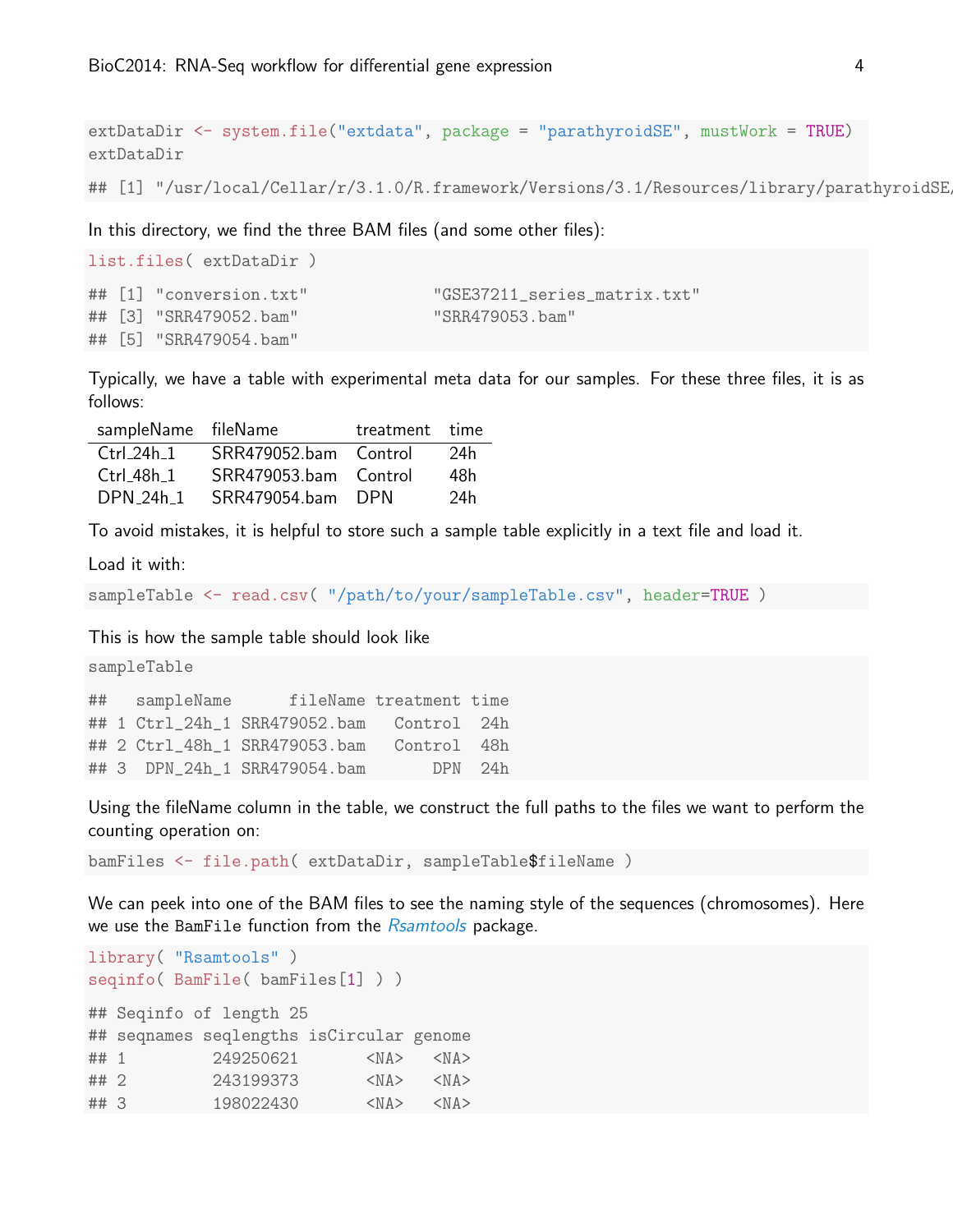| ## 4       |                      | 191154276 | $<$ NA $>$ | $<$ NA $>$ |
|------------|----------------------|-----------|------------|------------|
| ## 5       |                      | 180915260 | $<$ NA $>$ | $<$ NA $>$ |
| ##         | $\sim$ $\sim$ $\sim$ |           | $\cdots$   |            |
| ## 21      |                      | 48129895  | $<$ NA $>$ | $<$ NA $>$ |
|            | ## 22                | 51304566  | $<$ NA $>$ | $<$ NA $>$ |
| $\#$ # $X$ |                      | 155270560 | $<$ NA $>$ | $<$ NA $>$ |
| ## Y       |                      | 59373566  | $<$ NA $>$ | $<$ NA $>$ |
| ##         | MT.                  | 16569     | $<$ NA $>$ | $<$ NA $>$ |

We want to make sure that these sequence names are the same style as that of the gene models we will obtain in the next section.

#### <span id="page-4-0"></span>1.4 Counting reads in genes

To count how many read map to each gene, we need transcript annotation. Download the current GTF file with human gene annotation from Ensembl. (In case the network is too slow for that, use the truncated version of this file, called Homo\_sapiens.GRCh37.75.subset.gtf.gz, which we have placed on the course server.)

From this file, the function makeTranscriptDbFromGFF from the *[GenomicFeatures](http://bioconductor.org/packages/release/bioc/html/GenomicFeatures.html)* constructs a database of all annotated transcripts.

```
library( "GenomicFeatures" )
hse <- makeTranscriptDbFromGFF( "/path/to/your/genemodel_file.GTF", format="gtf" )
exonsByGene <- exonsBy( hse, by="gene" )
## Warning: Infering Exon Rankings. If this is not what you expected, then please
be sure that you have provided a valid attribute for exonRankAttributeName
## Warning: None of the strings in your circ_seqs argument match your seqnames.
```
In the last step, we have used the exonsBy function to bring the transcriptome data base into the shape of a list of all genes,

```
exonsByGene
## GRangesList of length 100:
## $ENSG00000000003
## GRanges with 13 ranges and 2 metadata columns:
## seqnames ranges strand | exon_id exon_name
## <Rle> <IRanges> <Rle> | <integer> <character>
## [1] X [99883667, 99884983] - | 3038 <NA>
## [2] X [99885756, 99885863] - | 3039 <NA>
## [3] X [99887482, 99887565] - | 3040 <NA>
## [4] X [99887538, 99887565] - | 3041 <NA>
## [5] X [99888402, 99888536] - | 3042 <NA>
## ... ... ... ... ... ... ...
```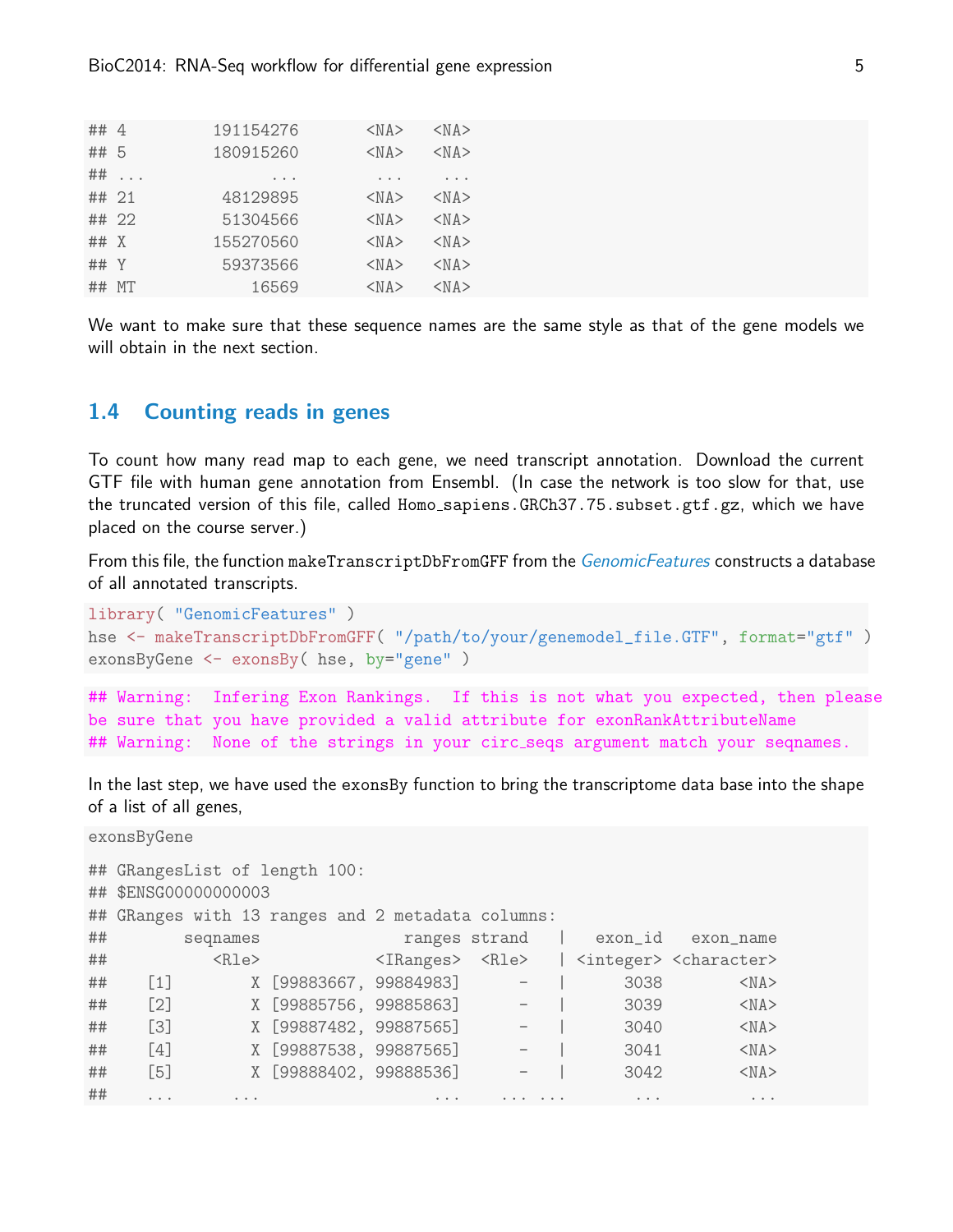## [9] X [99890555, 99890743] - | 3046 <NA> ## [10] X [99891188, 99891686] - | 3047 <NA> ## [11] X [99891605, 99891803] - | 3048 <NA> ## [12] X [99891790, 99892101] - | 3049 <NA> ## [13] X [99894942, 99894988] - | 3050 <NA> ## ## ... ## <99 more elements> ## --- ## seqlengths: ## 7 12 2 6 16 4 3 1 17 8 19 X 11 9 20 ## NA NA NA NA NA NA NA NA NA NA NA NA NA NA NA

Exercise 1. Note the warnings issued by makeTranscriptDbFromGFF. Can we safely ignore them?

Exercise 2. In exonsByGene, inspect the genomic intervals given for the exons of the first gene. Note that they are not disjoint (they overlap). Why? Will this influence results in the following step?

After these preparations, the actual counting is easy. The function summarizeOverlaps from the [GenomicAlignments](http://bioconductor.org/packages/release/bioc/html/GenomicAlignments.html) package will do this.

```
library( "GenomicAlignments" )
se <- summarizeOverlaps( exonsByGene, BamFileList( bamFiles ), mode="Union",
        singleEnd=FALSE, ignore.strand=TRUE, fragments=TRUE )
```
We use the counting mode "Union", which indicates that those reads which overlap any portion of exactly one feature are counted. For more information on the different counting modes, see the help page for summarizeOverlaps. As this experiment produced paired-end reads, we specify singleEnd = FALSE. As protocol was not strand-specific, we specify ignore.strand = TRUE. fragments = TRUE indicates that we also want to count reads with unmapped pairs. This last argument is only for use with paired-end experiments.

Details on how to read from the BAM files can be specified using the BamFileList function. For example, to control the memory, we could have specified that batches of 2000000 reads should be read at a time:

```
BamFileList( bamFiles, yieldSize = 2000000 )
```
Remember that we have only used a small subset of reads from the original experiment: for 3 samples and for 100 genes. Nevertheless, we can still investigate the resulting SummarizedExperiment by looking at the counts in the assay slot, the phenotypic data about the samples in colData slot (in this case an empty DataFrame), and the data about the genes in the rowData slot. Figure [1](#page-8-0) explains the basic structure of the SummarizedExperiment class.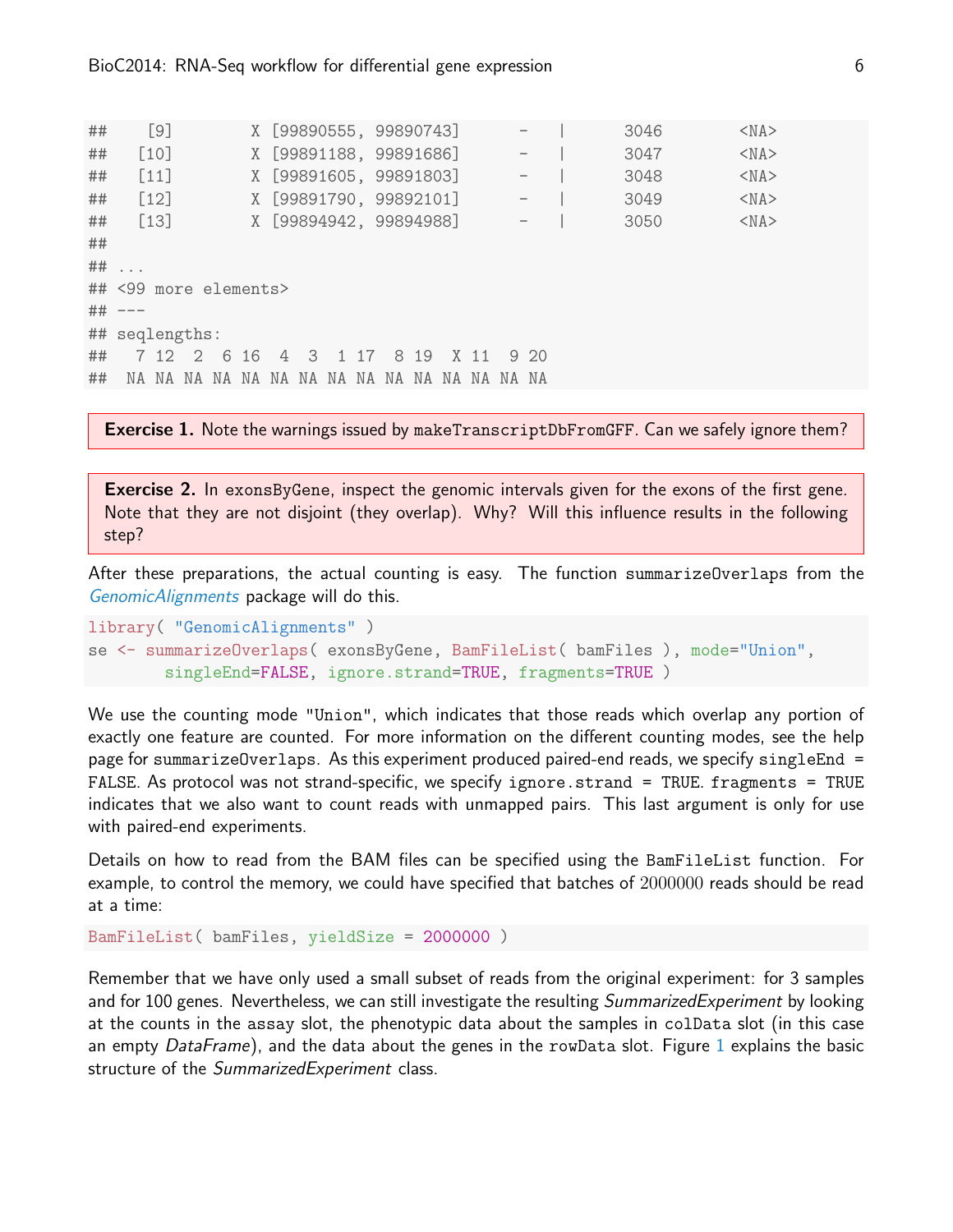```
se
## class: SummarizedExperiment
## dim: 100 3
## exptData(0):
## assays(1): counts
## rownames(100): ENSG00000000003 ENSG00000000005 ... ENSG00000005469
## ENSG00000005471
## rowData metadata column names(0):
## colnames(3): SRR479052.bam SRR479053.bam SRR479054.bam
## colData names(0):
head( assay(se) )
## SRR479052.bam SRR479053.bam SRR479054.bam
## ENSG00000000003 0 0 1
## ENSG00000000005 0 0 0
## ENSG00000000419 0 0 0
## ENSG00000000457 0 1 1 1 1
## ENSG00000000460 0 0 0
## ENSG00000000938 0 0 0
colSums( assay(se) )
## SRR479052.bam SRR479053.bam SRR479054.bam
## 31 21 30
colData(se)
## DataFrame with 3 rows and 0 columns
rowData(se)
## GRangesList of length 100:
## $ENSG00000000003
## GRanges with 13 ranges and 2 metadata columns:
## seqnames ranges strand | exon_id exon_name
## <Rle> <IRanges> <Rle> | <integer> <character>
## [1] X [99883667, 99884983] - | 3038 <NA>
## [2] X [99885756, 99885863] - | 3039 <NA>
## [3] X [99887482, 99887565] - | 3040 <NA>
## [4] X [99887538, 99887565] - | 3041 <NA>
## [5] X [99888402, 99888536] - | 3042 <NA>
## ... ... ... ... ... ... ...
## [9] X [99890555, 99890743] - | 3046 <NA>
## [10] X [99891188, 99891686] - | 3047 <NA>
## [11] X [99891605, 99891803] - | 3048 <NA>
## [12] X [99891790, 99892101] - | 3049 <NA>
## [13] X [99894942, 99894988] - | 3050 <NA>
```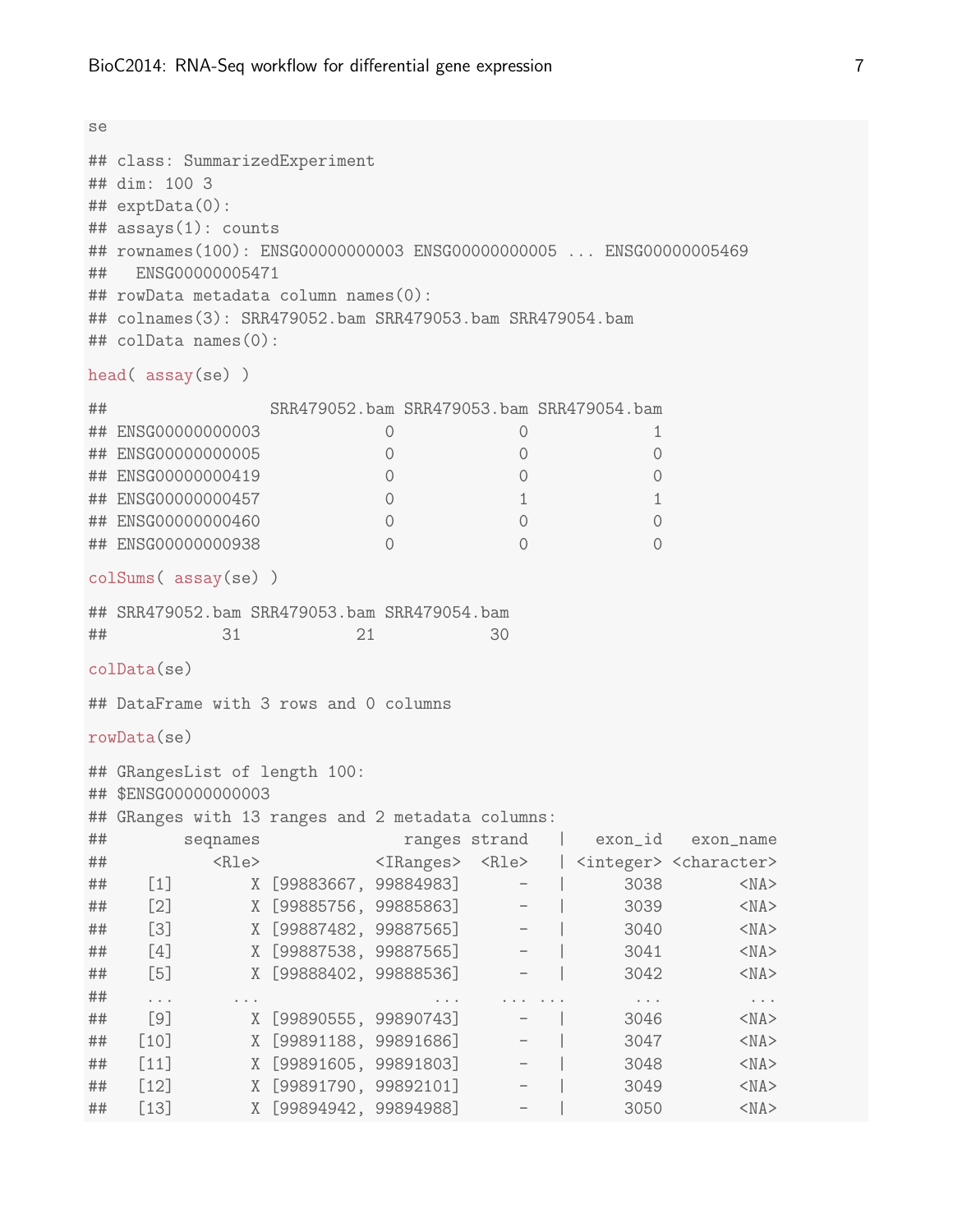## ## ... ## <99 more elements> ## --- ## seqlengths: ## 7 12 2 6 16 4 3 1 17 8 19 X 11 9 20 ## NA NA NA NA NA NA NA NA NA NA NA NA NA NA NA

Note that the rowData slot is a *GRangesList*, which contains all the information about the exons for each gene, i.e., for each row of the count table.

The colData slot, so far empty, should contain all the meta data. We hence assign our sample table to it:

colData(se) <- DataFrame( sampleTable )

We can extract columns from the colData using the \$ operator, and we can omit the colData to avoid extra keystrokes.

colData(se)\$treatment

## [1] Control Control DPN ## Levels: Control DPN

se\$treatment

## [1] Control Control DPN ## Levels: Control DPN

We can also use the sampleName table to name the columns of our data matrix:

```
colnames(se) <- sampleTable$sampleName
head( assay(se) )
## Ctrl_24h_1 Ctrl_48h_1 DPN_24h_1
## ENSG00000000003 0 0 1
## ENSG00000000005 0 0 0
## ENSG00000000419 0 0 0
## ENSG00000000457 0 1 1
## ENSG00000000460 0 0 0
## ENSG00000000938 0 0 0
```
This SummarizedExperiment object se is then all we need to start our analysis.

#### <span id="page-7-0"></span>1.5 The DESeqDataSet, column metadata, and the design formula

Bioconductor software packages often have a special class of data object, which contains special slots and requirements. The data object class in  $DESeq2$  is the  $DESeqDataSet$ , which is built on top of the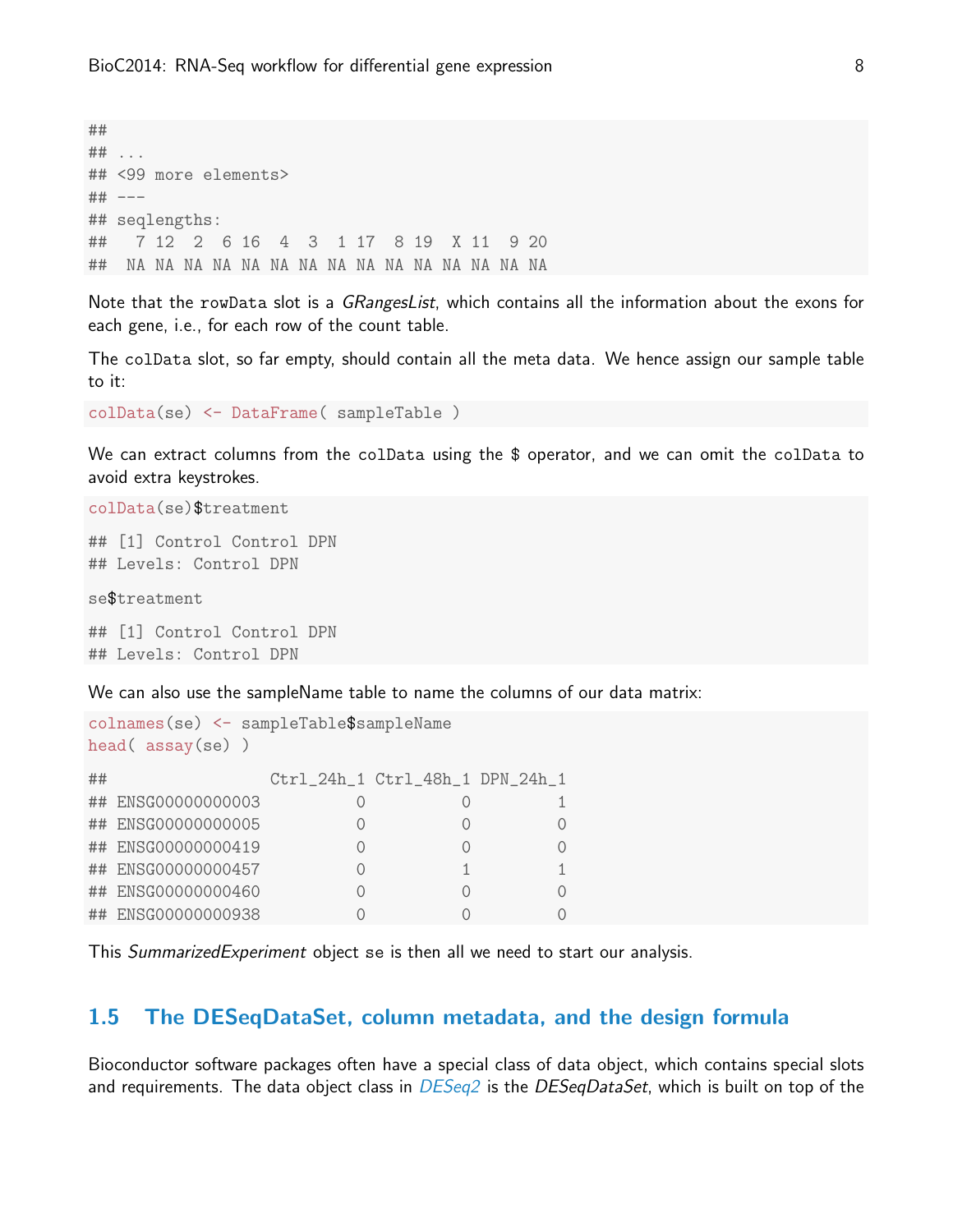

<span id="page-8-0"></span>Figure 1: Diagram of SummarizedExperiment The component parts of a *SummarizedExperiment* object. The assay(s) (red block) contains the matrix (or matrices) of summarized values, the rowData (blue block) contains information about the genomic ranges, and the colData (purple block) contains information about the samples or experiments. The highlighted line in each block represents the first row (note that the first row of colData lines up with the first column of the assay.

SummarizedExperiment class. One main differences is that the assay slot is instead accessed using the count accessor, and the values in this matrix must be non-negative integers.

A second difference is that the *DESeqDataSet* has an associated "design formula". The design is specified at the beginning of the analysis, as it will inform many of the  $DESeq2$  functions how to treat the samples in the analysis (one exception is the size factor estimation, i. e., the adjustment for differing library sizes, which does not depend on the design formula). The design formula tells which variables in the column metadata table (colData) specify the experimental design and how these factors should be used in the analysis.

The simplest design formula for differential expression would be  $\sim$  condition, where condition is a column in colData(dds) which specifies which of two (or more groups) the samples belong to. For the parathyroid experiment, we will specify  $\sim$  patient + treatment, which means that we want to test for the effect of treatment (the last factor), controlling for the effect of patient (the first factor).

You can use R's formula notation to express any experimental design that can be described within an ANOVA-like framework. Note that  $DESeq2$  uses the same formula notation as, for instance, the  $Im$ function of base R. If the question of interest is whether a fold change due to treatment is different across groups, for example across patients, "interaction terms" can be included using models such as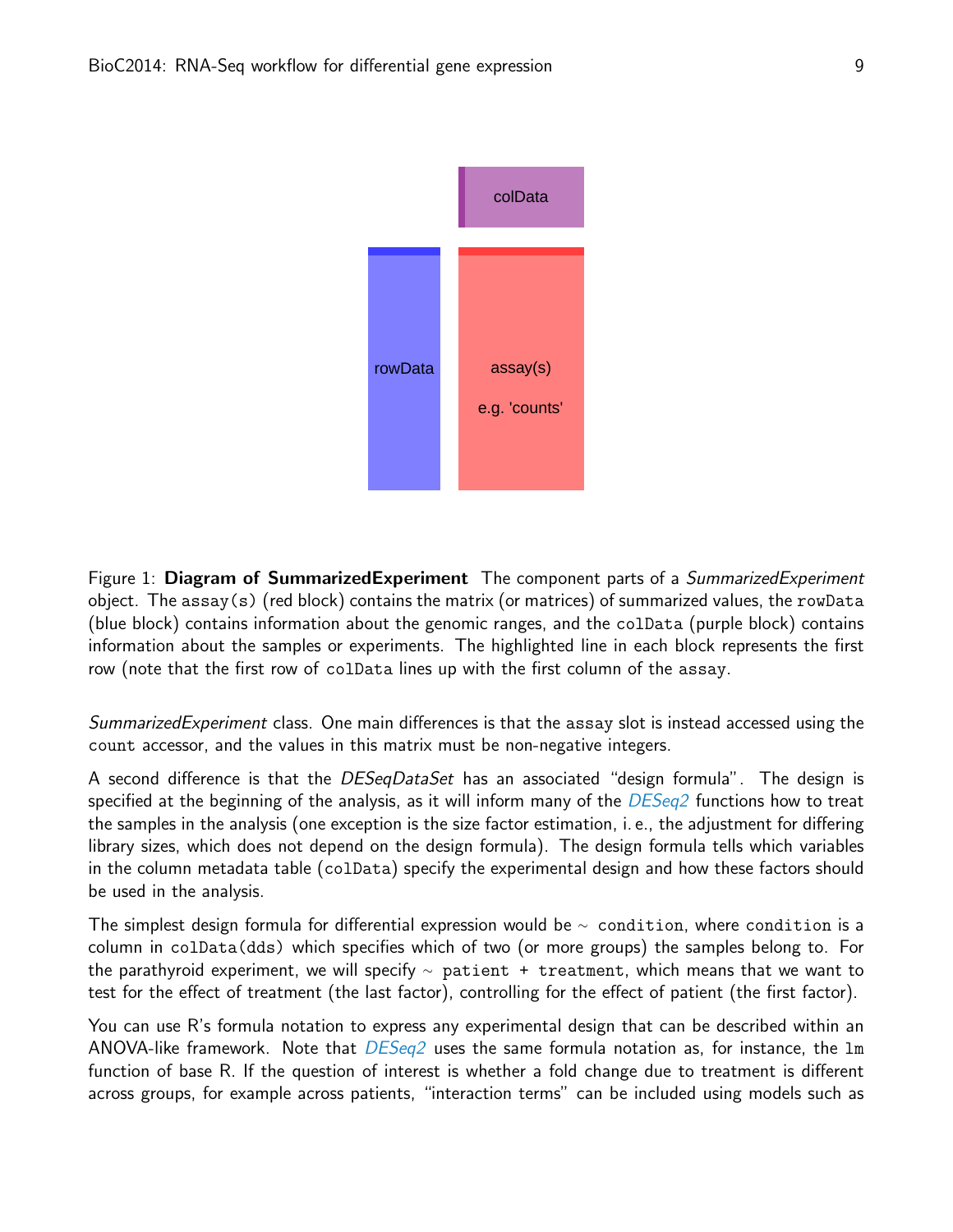$\sim$  patient + treatment + patient: treatment. More complex designs such as these are covered in the other *[DESeq2](http://bioconductor.org/packages/release/bioc/html/DESeq2.html)* vignette.

We now use R's data command to load a prepared SummarizedExperiment that was generated from the publicly available sequencing data files associated with the Haglund et al. paper, described on page [2.](#page-1-0) The steps we used to produce this object were equivalent to those you worked through in Section [1.4,](#page-4-0) except that we used the complete set of samples and all reads.

```
data( "parathyroidGenesSE" )
se <- parathyroidGenesSE
```
A bonus about the workflow we have shown above is that information about the gene models we used is included without extra effort. The rowData for the parathyroid data was obtained with the function makeTranscriptDbFromBiomart, and we can find out all the metadata information about the version of the gene model. The str R function is used to compactly display the structure of the data in the list.

```
str( metadata( rowData(se) ) )
## List of 1
## $ genomeInfo:List of 20
## ..$ Db type : chr "TranscriptDb"
## ..$ Supporting package : chr "GenomicFeatures"
## ..$ Data source : chr "BioMart"
## ..$ Organism : chr "Homo sapiens"
## ..$ Resource URL : chr "www.biomart.org:80"
## ..$ BioMart database : chr "ensembl"
## ..$ BioMart database version : chr "ENSEMBL GENES 72 (SANGER UK)"
## ..$ BioMart dataset : chr "hsapiens_gene_ensembl"
## ..$ BioMart dataset description : chr "Homo sapiens genes (GRCh37.p11)"
## ..$ BioMart dataset version : chr "GRCh37.p11"
## ..$ Full dataset : chr "yes"
## ..$ miRBase build ID : chr NA
## ..$ transcript_nrow : chr "213140"
## ..$ exon_nrow : chr "737783"
## ..$ cds_nrow : chr "531154"
## ..$ Db created by \cdot : chr "GenomicFeatures package from Bioconductor" : chr "GenomicFeatures package from Biocon
## ..$ Creation time : chr "2013-07-30 17:30:25 +0200 (Tue, 30
## ..$ GenomicFeatures version at creation time: chr "1.13.21"
## ..$ RSQLite version at creation time : chr "0.11.4"
## ..$ DBSCHEMAVERSION : chr "1.0"
```
Supposing we have constructed a SummarizedExperiment using one of the methods described in the previous section, we now need to make sure that the object contains all the necessary information about the samples, i.e., a table with metadata on the count table's columns stored in the colData slot:

colData(se)[1:5,1:4]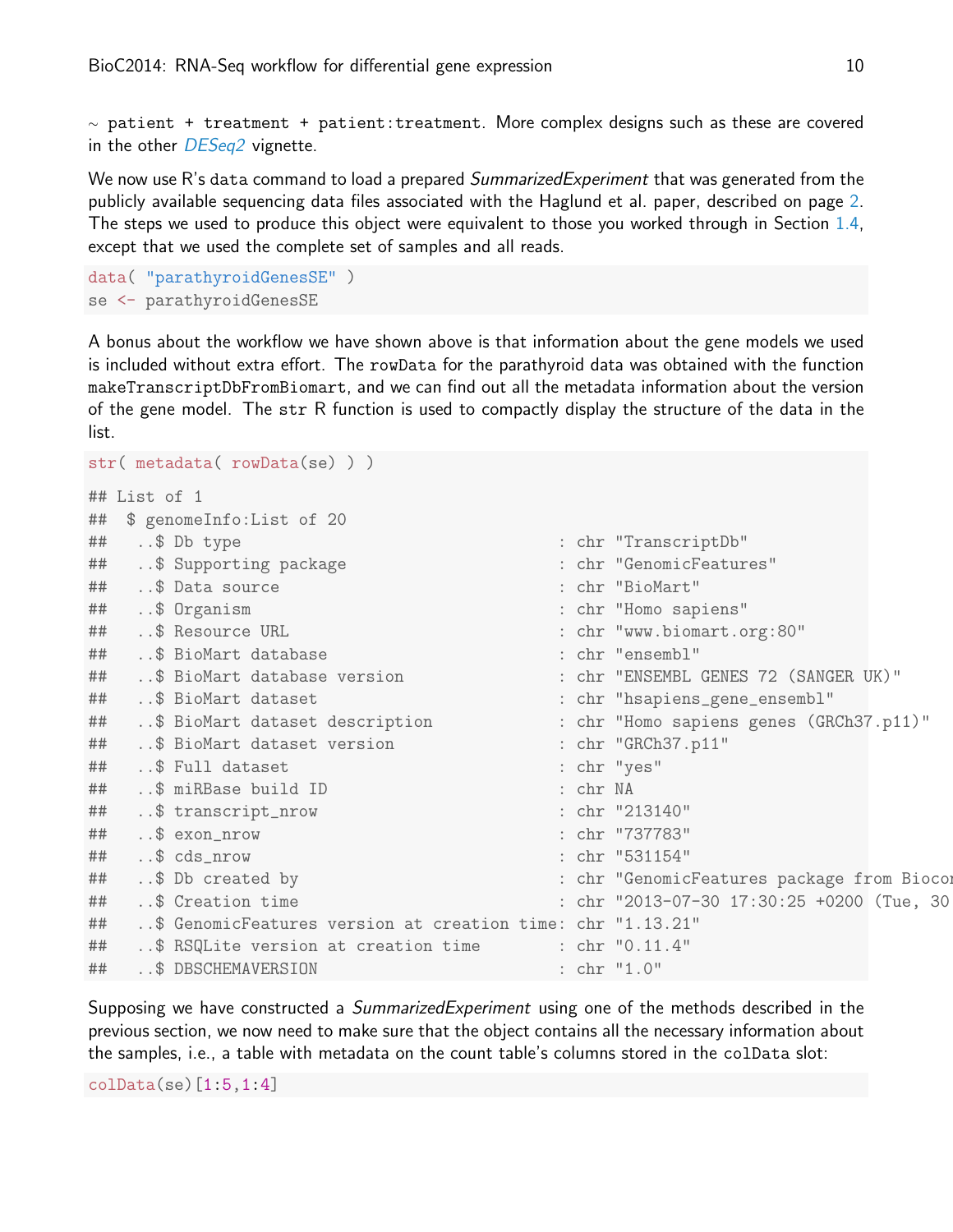```
## DataFrame with 5 rows and 4 columns
## run experiment patient treatment
## <character> <factor> <factor> <factor>
## 1 SRR479052 SRX140503 1 Control
## 2 SRR479053 SRX140504 1 Control
## 3 SRR479054 SRX140505 1 DPN
## 4 SRR479055 SRX140506 1 DPN
## 5 SRR479056 SRX140507 1 OHT
```
Here we see that this object already contains an informative colData slot – because we have already prepared it for you, as described in the *[parathyroidSE](http://bioconductor.org/packages/release/data/experiment/html/parathyroidSE.html)* vignette. However, when you work with your own data, you will have to add the pertinent sample / phenotypic information for the experiment at this stage. We highly recommend keeping this information in a comma-separated value (CSV) or tabseparated value (TSV) file, which can be exported from an Excel spreadsheet, and the assign this to the colData slot, as shown in the previous section.

Make sure that the order of rows in your column data table matches the order of columns in the assay data slot.

Once we have our fully annotated SummarizedExperiment object, we can construct a DESeqDataSet object from it, which will then form the staring point of the actual  $DESeq2$  package, described in the following sections. Here, we use the SummarizedExperiment object we got from the [parathyroidSE](http://bioconductor.org/packages/release/data/experiment/html/parathyroidSE.html) package and augment it by specifying an appropriate design formula.

library( "DESeq2" ) ddsFull <- DESeqDataSet( se, design = ~ patient + treatment )

Note that there are two alternative functions, DESeqDataSetFromMatrix and DESeqDataSetFromHTSeq, which allow you to get started in case you have your data not in the form of a *SummarizedExperiment* object, but either as a simple matrix of count values or a s output files from the htseq-count script from the HTSeq Python package.

### <span id="page-10-0"></span>1.6 Collapsing technical replicates

There are a number of samples which were sequenced in multiple runs. For example, sample SRS308873 was sequenced twice. To see, we list the respective columns of the colData. (The use of as.data.frame forces R to show us the full list, not just the beginning and the end as before.)

as.data.frame(colData(ddsFull)[,c("sample","patient","treatment","time")]) ## sample patient treatment time ## 1 SRS308865 1 Control 24h ## 2 SRS308866 1 Control 48h ## 3 SRS308867 1 DPN 24h ## 4 SRS308868 1 DPN 48h ## 5 SRS308869 1 OHT 24h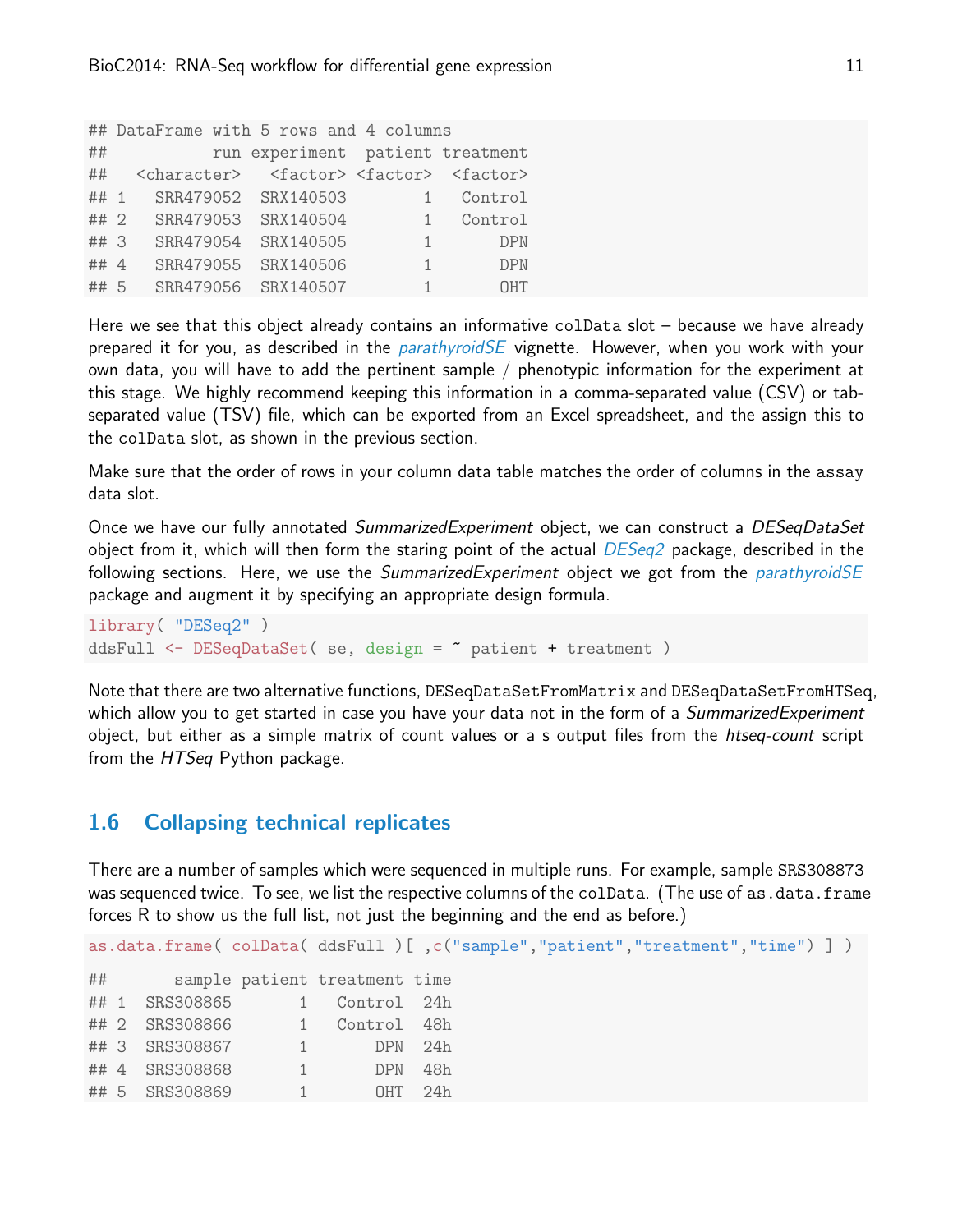| ## | 6  | SRS308870 | $\mathbf 1$    | <b>OHT</b> | 48h |
|----|----|-----------|----------------|------------|-----|
| ## | 7  | SRS308871 | $\overline{2}$ | Control    | 24h |
| ## | 8  | SRS308872 | $\overline{2}$ | Control    | 48h |
| ## | 9  | SRS308873 | $\overline{2}$ | <b>DPN</b> | 24h |
| ## | 10 | SRS308873 | $\overline{2}$ | <b>DPN</b> | 24h |
| ## | 11 | SRS308874 | $\mathbf{2}$   | <b>DPN</b> | 48h |
| ## | 12 | SRS308875 | $\overline{2}$ | <b>OHT</b> | 24h |
| ## | 13 | SRS308875 | $\overline{2}$ | <b>OHT</b> | 24h |
| ## | 14 | SRS308876 | $\overline{2}$ | <b>OHT</b> | 48h |
| ## | 15 | SRS308877 | 3              | Control    | 24h |
| ## | 16 | SRS308878 | 3              | Control    | 48h |
| ## | 17 | SRS308879 | 3              | <b>DPN</b> | 24h |
| ## | 18 | SRS308880 | 3              | DPN        | 48h |
| ## | 19 | SRS308881 | 3              | <b>OHT</b> | 24h |
| ## | 20 | SRS308882 | 3              | <b>OHT</b> | 48h |
| ## | 21 | SRS308883 | 4              | Control    | 48h |
| ## | 22 | SRS308884 | 4              | DPN        | 24h |
| ## | 23 | SRS308885 | 4              | <b>DPN</b> | 48h |
| ## | 24 | SRS308885 | 4              | <b>DPN</b> | 48h |
| ## | 25 | SRS308886 | 4              | <b>OHT</b> | 24h |
| ## | 26 | SRS308887 | 4              | <b>OHT</b> | 48h |
| ## | 27 | SRS308887 | 4              | <b>OHT</b> | 48h |

We recommend to first add together technical replicates (i.e., libraries derived from the same samples), such that we have one column per sample. We have implemented a convenience function for this, which can take am object, either SummarizedExperiment or DESeqDataSet, and a grouping factor, in this case the sample name, and return the object with the counts summed up for each unique sample. This will also rename the columns of the object, such that they match the unique names which were used in the grouping factor. Optionally, we can provide a third argument, run, which can be used to paste together the names of the runs which were collapsed to create the new object. Note that dds\$variable is equivalent to colData(dds)\$variable.

```
ddsCollapsed <- collapseReplicates( ddsFull,
                             groupby = ddsFull$sample,
                             run = ddsFull$run )
head( as.data.frame( colData(ddsCollapsed)[ ,c("sample","runsCollapsed") ] ), 12 )
## sample runsCollapsed
## SRS308865 SRS308865 SRR479052
## SRS308866 SRS308866 SRR479053
## SRS308867 SRS308867 SRR479054
## SRS308868 SRS308868 SRR479055
## SRS308869 SRS308869 SRR479056
## SRS308870 SRS308870 SRR479057
## SRS308871 SRS308871 SRR479058
## SRS308872 SRS308872 SRR479059
```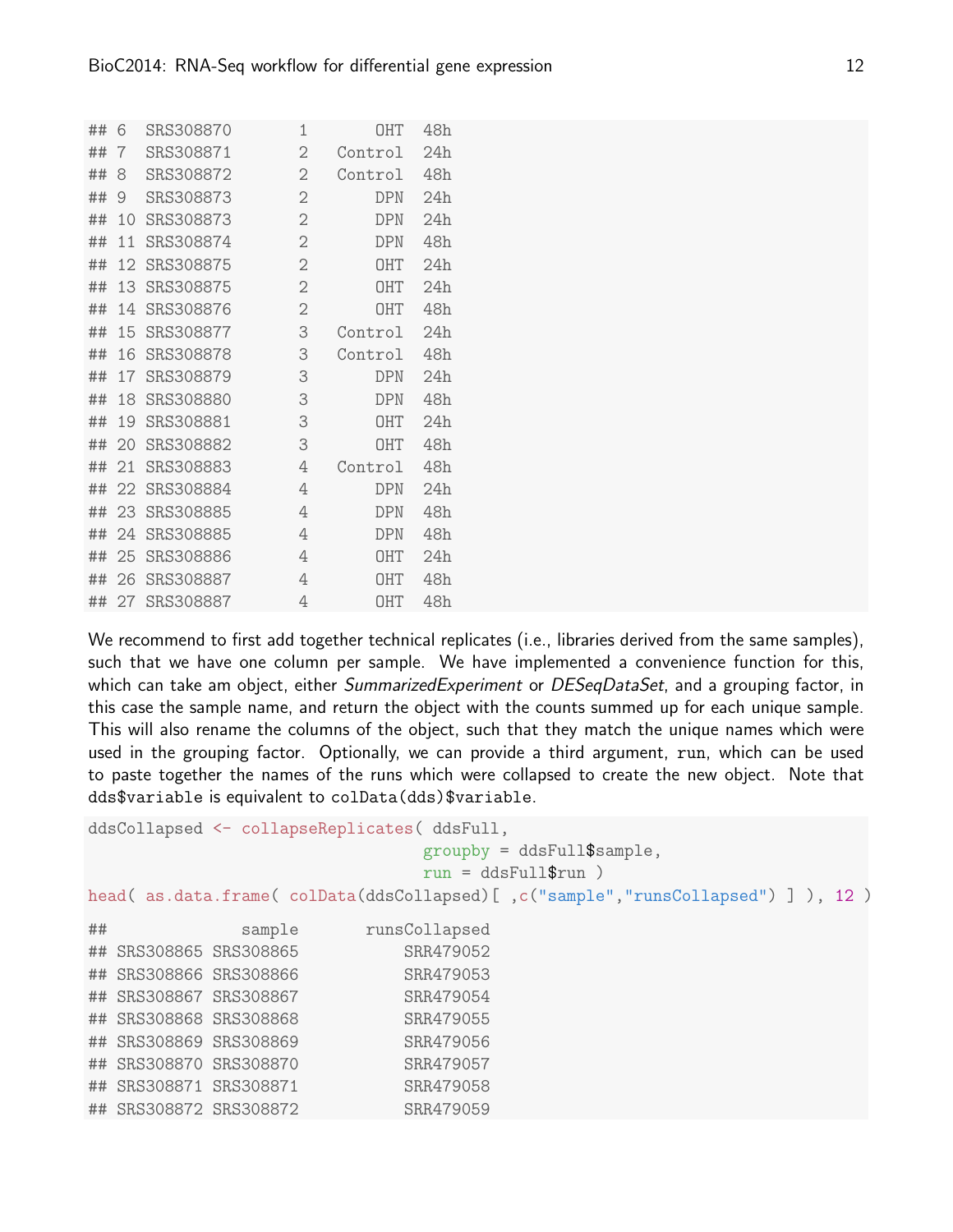## SRS308873 SRS308873 SRR479060,SRR479061 ## SRS308874 SRS308874 SRR479062 ## SRS308875 SRS308875 SRR479063,SRR479064 ## SRS308876 SRS308876 SRR479065

We can confirm that the counts for the new object are equal to the summed up counts of the columns that had the same value for the grouping factor:

```
original <- rowSums( counts(ddsFull)[ , ddsFull$sample == "SRS308873" ] )
all( original == counts(ddsCollapsed)[ ,"SRS308873" ] )
## [1] TRUE
```
# <span id="page-12-0"></span>2 Running the DESeq2 pipeline

Here we will analyze a subset of the samples, namely those taken after 48 hours, with either control, DPN or OHT treatment, taking into account the multifactor design.

#### <span id="page-12-1"></span>2.1 Preparing the data object for the analysis of interest

First we subset the relevant columns from the full dataset:

dds <- ddsCollapsed[ , ddsCollapsed\$time == "48h" ]

Sometimes it is necessary to drop levels of the factors, in case that all the samples for one or more levels of a factor in the design have been removed. If time were included in the design formula, the following code could be used to take care of dropped levels in this column.

dds\$time <- droplevels( dds\$time )

It will be convenient to make sure that Control is the first level in the treatment factor, so that the default log2 fold changes are calculated as treatment over control and not the other way around. The function relevel achieves this:

dds\$treatment <- relevel( dds\$treatment, "Control" )

A quick check whether we now have the right samples:

```
as.data.frame( colData(dds) )
```

| ## |  |                                  |                        | run experiment patient treatment time submission | study |
|----|--|----------------------------------|------------------------|--------------------------------------------------|-------|
|    |  | ## SRS308866 SRR479053 SRX140504 |                        | 1 Control 48h SRA051611 SRP012167                |       |
|    |  | ## SRS308868 SRR479055 SRX140506 | $1 \quad \blacksquare$ | DPN 48h SRA051611 SRP012167                      |       |
|    |  | ## SRS308870 SRR479057 SRX140508 | $\sqrt{1}$             | OHT 48h SRA051611 SRP012167                      |       |
|    |  | ## SRS308872 SRR479059 SRX140510 |                        | 2 Control 48h SRA051611 SRP012167                |       |
|    |  | ## SRS308874 SRR479062 SRX140512 | $\overline{2}$         | DPN 48h SRA051611 SRP012167                      |       |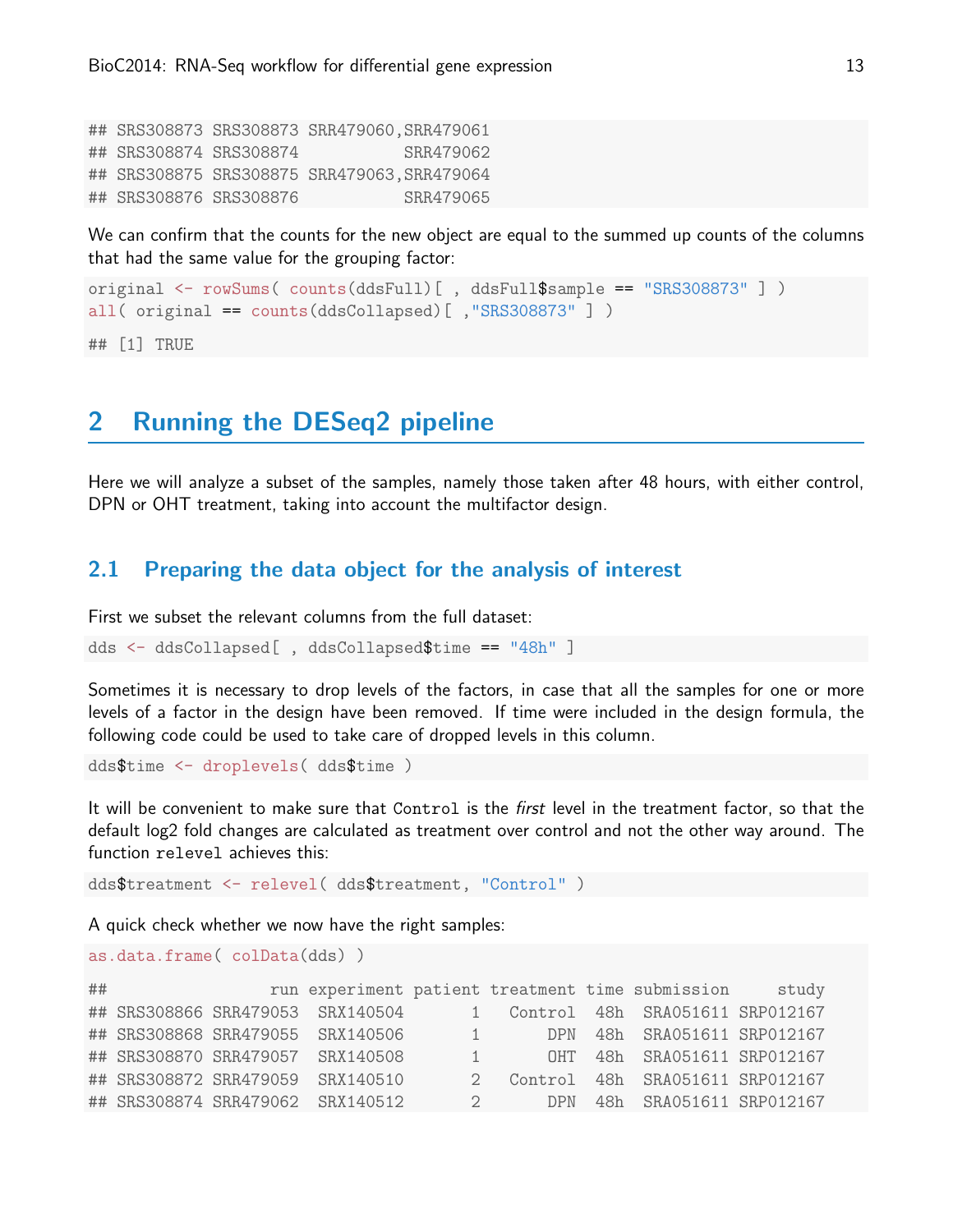|    | ## SRS308876 SRR479065 |        | SRX140514                                   | $\mathbf{2}$   | OHT     | 48h |                     | SRA051611 SRP012167 |  |
|----|------------------------|--------|---------------------------------------------|----------------|---------|-----|---------------------|---------------------|--|
|    |                        |        | ## SRS308878 SRR479067 SRX140516            | 3              | Control | 48h |                     | SRA051611 SRP012167 |  |
|    | ## SRS308880 SRR479069 |        | SRX140518                                   | 3              | DPN     | 48h | SRA051611 SRP012167 |                     |  |
|    | ## SRS308882 SRR479071 |        | SRX140520                                   | 3              | OHT     | 48h |                     | SRA051611 SRP012167 |  |
|    | ## SRS308883 SRR479072 |        | SRX140521                                   | 4              | Control | 48h |                     | SRA051611 SRP012167 |  |
|    | ## SRS308885 SRR479074 |        | SRX140523                                   | $\overline{4}$ | DPN     | 48h |                     | SRA051611 SRP012167 |  |
|    |                        |        | ## SRS308887 SRR479077 SRX140525            | $\overline{4}$ | OHT     | 48h |                     | SRA051611 SRP012167 |  |
| ## |                        | sample |                                             | runsCollapsed  |         |     |                     |                     |  |
|    | ## SRS308866 SRS308866 |        |                                             | SRR479053      |         |     |                     |                     |  |
|    | ## SRS308868 SRS308868 |        |                                             | SRR479055      |         |     |                     |                     |  |
|    | ## SRS308870 SRS308870 |        |                                             | SRR479057      |         |     |                     |                     |  |
|    |                        |        | ## SRS308872 SRS308872                      | SRR479059      |         |     |                     |                     |  |
|    | ## SRS308874 SRS308874 |        | SRR479062                                   |                |         |     |                     |                     |  |
|    | ## SRS308876 SRS308876 |        |                                             | SRR479065      |         |     |                     |                     |  |
|    | ## SRS308878 SRS308878 |        |                                             | SRR479067      |         |     |                     |                     |  |
|    | ## SRS308880 SRS308880 |        |                                             | SRR479069      |         |     |                     |                     |  |
| ## | SRS308882 SRS308882    |        |                                             | SRR479071      |         |     |                     |                     |  |
|    | ## SRS308883 SRS308883 |        |                                             | SRR479072      |         |     |                     |                     |  |
|    |                        |        | ## SRS308885 SRS308885 SRR479074, SRR479075 |                |         |     |                     |                     |  |
|    |                        |        | ## SRS308887 SRS308887 SRR479077, SRR479078 |                |         |     |                     |                     |  |

In order to speed up some annotation steps below, it makes sense to remove genes which have zero counts for all samples. This can be done by simply indexing the dds object:

dds <- dds[ rowSums( counts(dds) ) > 0 , ]

#### <span id="page-13-0"></span>2.2 Running the pipeline

Finally, we are ready to run the differential expression pipeline. Let's recall what design we have specified:

```
design(dds)
## ~patient + treatment
```
The [DESeq2](http://bioconductor.org/packages/release/bioc/html/DESeq2.html) analysis modeling counts with patient and treatment effects can now be run with a single call to the function DESeq:

dds <- DESeq(dds)

This function will print out a message for the various steps it performs. These are described in more detail in the manual page for DESeq, which can be accessed by typing ?DESeq. Briefly these are: the estimation of size factors (which control for differences in the library size of the sequencing experiments), the estimation of dispersion for each gene, and fitting a generalized linear model.

A DESeqDataSet is returned which contains all the fitted information within it, and the following section describes how to extract out results tables of interest from this object.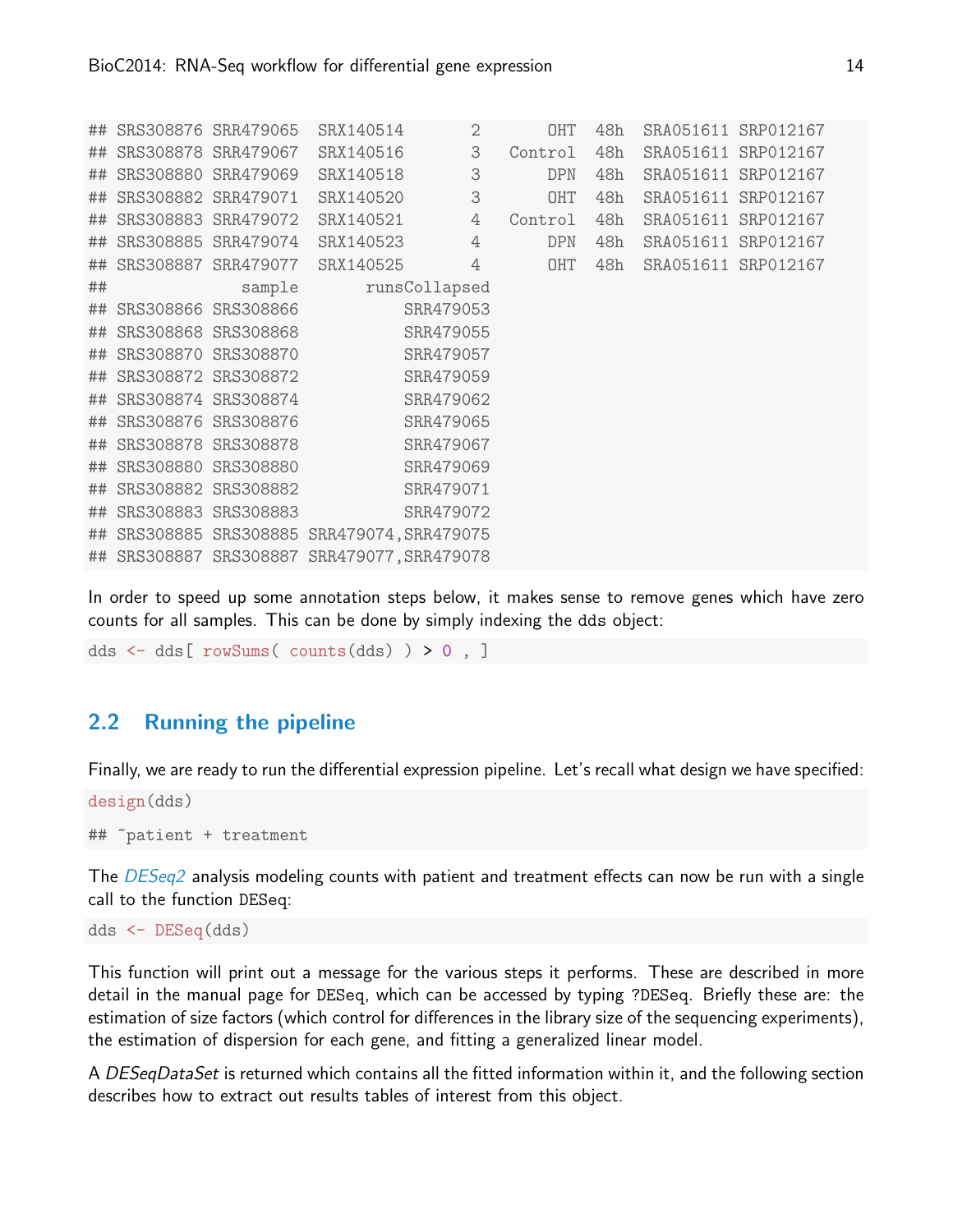#### <span id="page-14-0"></span>2.3 Inspecting the results table

Calling results without any arguments will extract the estimated log2 fold changes and  $p$  values for the last variable in the design formula. If there are more than 2 levels for this variable – as is the case in this analysis – results will extract the results table for a comparison of the last level over the first level. The following section describes how to extract other comparisons.

```
res <- results( dds )
res
## log2 fold change (MAP): treatment OHT vs Control
## Wald test p-value: treatment OHT vs Control
## DataFrame with 32082 rows and 6 columns
## baseMean log2FoldChange lfcSE stat pvalue
## <numeric> <numeric> <numeric> <numeric> <numeric>
## ENSG00000000003 613.82 -0.04480 0.0879 -0.5098 0.61017
## ENSG00000000005 0.55 -0.56833 1.0875 -0.5226 0.60127
## ENSG00000000419 304.05 0.11612 0.0962 1.2067 0.22755
## ENSG00000000457 183.52 0.00744 0.1231 0.0604 0.95182
## ENSG00000000460 207.43 0.47084 0.1449 3.2487 0.00116
## ... ... ... ... ... ...
## ENSG00000271699 0.1712 -1.0975 0.910 -1.2065 0.2276
## ENSG00000271704 0.1023 -0.0141 0.716 -0.0198 0.9842
## ENSG00000271707 9.2111 -0.8445 0.483 -1.7477 0.0805
## ENSG00000271709 0.0826 -0.0111 0.678 -0.0163 0.9870
## ENSG00000271711 0.7483 -0.9519 1.066 -0.8934 0.3717
## padj
## <numeric>
## ENSG00000000003 0.984
## ENSG00000000005 NA
## ENSG00000000419 NA
## ENSG00000000457 NA
## ENSG00000000460 NA
## ... ...
## ENSG00000271699 NA
## ENSG00000271704 NA
## ENSG00000271707 NA
## ENSG00000271709 NA
## ENSG00000271711 NA
```
As res is a DataFrame object, it carries metadata with information on the meaning of the columns:

mcols(res, use.names=TRUE)

|    | ## DataFrame with 6 rows and 2 columns |      |                         |
|----|----------------------------------------|------|-------------------------|
| ## |                                        | type | description             |
| ## | <character></character>                |      | <character></character> |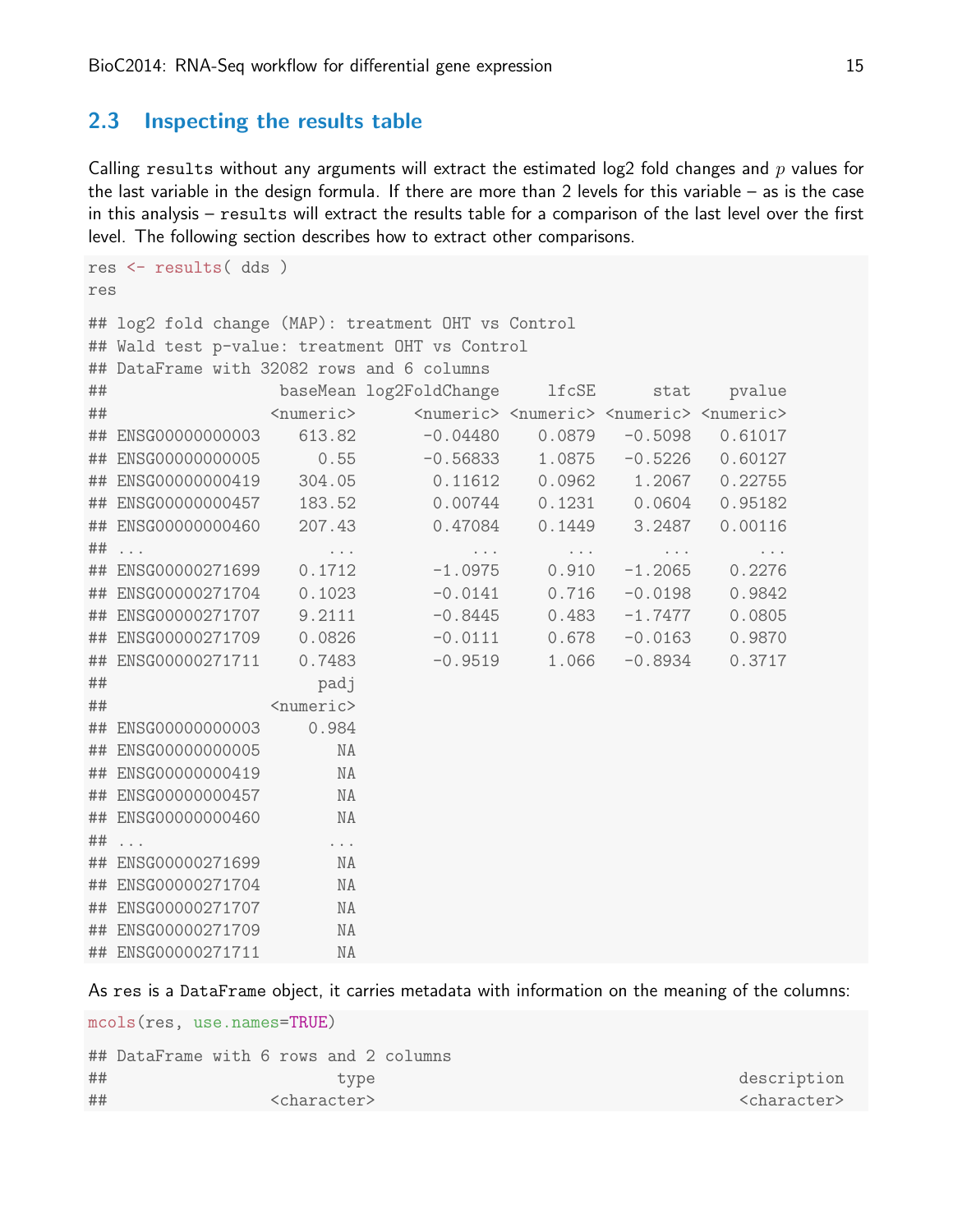| ## baseMean       | intermediate |  | the base mean over all rows                              |                      |
|-------------------|--------------|--|----------------------------------------------------------|----------------------|
| ## log2FoldChange |              |  | results log2 fold change (MAP): treatment OHT vs Control |                      |
| ## lfcSE          | results      |  | standard error: treatment OHT vs Control                 |                      |
| ## stat           | results      |  | Wald statistic: treatment OHT vs Control                 |                      |
| ## pvalue         | results      |  | Wald test p-value: treatment OHT vs Control              |                      |
| ## padj           | results      |  |                                                          | BH adjusted p-values |

The first column, baseMean, is a just the average of the normalized count values, dividing by size factors, taken over all samples. The remaining four columns refer to a specific contrast, namely the comparison of the levels DPN versus Control of the factor variable treatment. See the help page for results (by typing ?results) for information on how to obtain other contrasts.

The column log2FoldChange is the effect size estimate. It tells us how much the gene's expression seems to have changed due to treatment with DPN in comparison to control. This value is reported on a logarithmic scale to base 2: for example, a log2 fold change of 1.5 means that the gene's expression is increased by a multiplicative factor of  $2^{1.5} \approx 2.82.$ 

Of course, this estimate has an uncertainty associated with it, which is available in the column lfcSE, the standard error estimate for the log2 fold change estimate. We can also express the uncertainty of a particular effect size estimate as the result of a statistical test. The purpose of a test for differential expression is to test whether the data provides sufficient evidence to conclude that this value is really different from zero.  $DESeq2$  performs for each gene a *hypothesis test* to see whether evidence is sufficient to decide against the *null hypothesis* that there is no effect of the treatment on the gene and that the observed difference between treatment and control was merely caused by experimental variability (i. e., the type of variability that you can just as well expect between different samples in the same treatment group). As usual in statistics, the result of this test is reported as a p value, and it is found in the column pvalue. (Remember that a p value indicates the probability that a fold change as strong as the observed one, or even stronger, would be seen under the situation described by the null hypothesis.)

We note that a subset of the p values in res are NA ("not available"). This is DESeq's way of reporting that all counts for this gene were zero, and hence not test was applied. In addition,  $p$  values can be assigned NA if the gene was excluded from analysis because it contained an extreme count outlier. For more information, see the outlier detection section of the advanced vignette.

We can examine the counts and normalized counts for the gene with the smallest p value:

```
idx <- which.min(res$pvalue)
counts(dds)[ idx, ]
## SRS308866 SRS308868 SRS308870 SRS308872 SRS308874 SRS308876 SRS308878 SRS308880
## 95 62 30 24 13 21 276 357
## SRS308882 SRS308883 SRS308885 SRS308887
## 112 388 404 296
counts(dds, normalized=TRUE)[ idx, ]
## SRS308866 SRS308868 SRS308870 SRS308872 SRS308874 SRS308876 SRS308878 SRS308880
```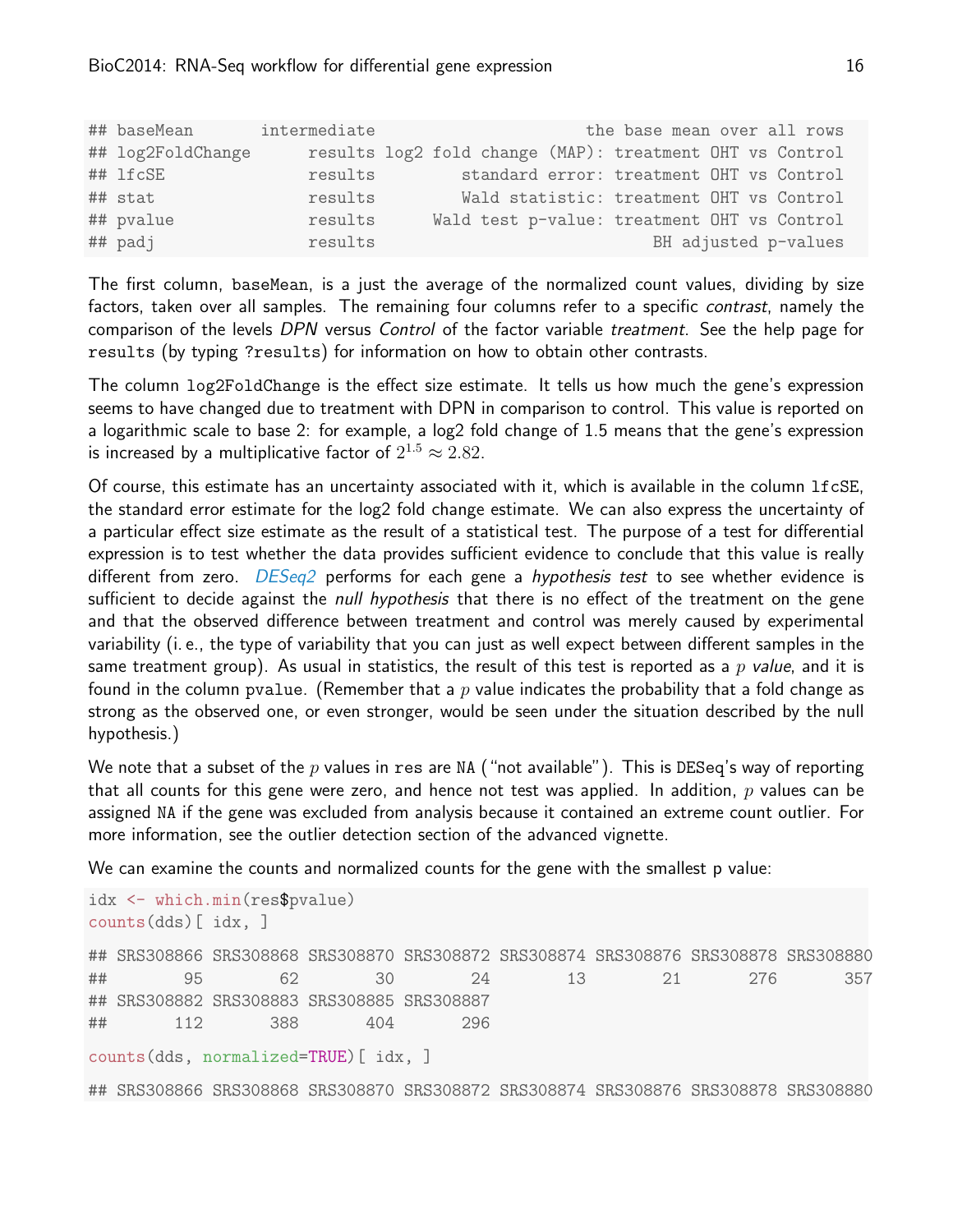## 86.8 61.4 37.4 35.3 16.0 25.9 315.0 201.9 ## SRS308882 SRS308883 SRS308885 SRS308887 ## 136.9 461.5 269.1 172.0

**Exercise 3.** Use plot to examine the normalized counts for the gene with the smallest p-value, i.e., which.min(res\$pvalue), over the treatment. Try using as.integer on the treatment column to show points instead of boxplots. Try using as.integer on the patient column and changing the plotting character (pch) or the color (col) of the points. Try log="y" in order to see the differences more clearly. Now turn this into a function which can take any row index as an argument. (Plotting the counts is a useful diagnostic, as such, a helper function plotCounts has been added to the next [DESeq2](http://bioconductor.org/packages/release/bioc/html/DESeq2.html) release in October 2014.)

#### <span id="page-16-0"></span>2.4 Other comparisons

In general, the results for a comparison of any two levels of a variable can be extracted using the contrast argument to results. The user should specify three values: the name of the variable, the name of the level in the numerator, and the name of the level in the denominator.

First we save the previous results table:

resOHT <- res

Here we extract results for the log2 of the fold change of DPN / Control.

```
res <- results( dds, contrast = c("treatment", "DPN", "Control") )
res
## log2 fold change (MAP): treatment DPN vs Control
## Wald test p-value: treatment DPN vs Control
## DataFrame with 32082 rows and 6 columns
## baseMean log2FoldChange lfcSE stat pvalue
## <numeric> <numeric> <numeric> <numeric> <numeric>
## ENSG00000000003 613.82 -0.0172 0.0867 -0.1987 0.8425
## ENSG00000000005 0.55 -0.1034 1.0936 -0.0946 0.9246
## ENSG00000000419 304.05 -0.0169 0.0952 -0.1781 0.8587
## ENSG00000000457 183.52 -0.0965 0.1214 -0.7953 0.4264
## ENSG00000000460 207.43 0.3500 0.1438 2.4350 0.0149
## ... ... ... ... ... ...
## ENSG00000271699 0.1712 -1.139 0.925 -1.231 0.218
## ENSG00000271704 0.1023 0.592 0.755 0.785 0.432
## ENSG00000271707 9.2111 -0.510 0.458 -1.114 0.265
## ENSG00000271709 0.0826 0.516 0.711 0.725 0.468
## ENSG00000271711  0.7483  -0.665  1.051  -0.633  0.527
## padj
## <numeric>
```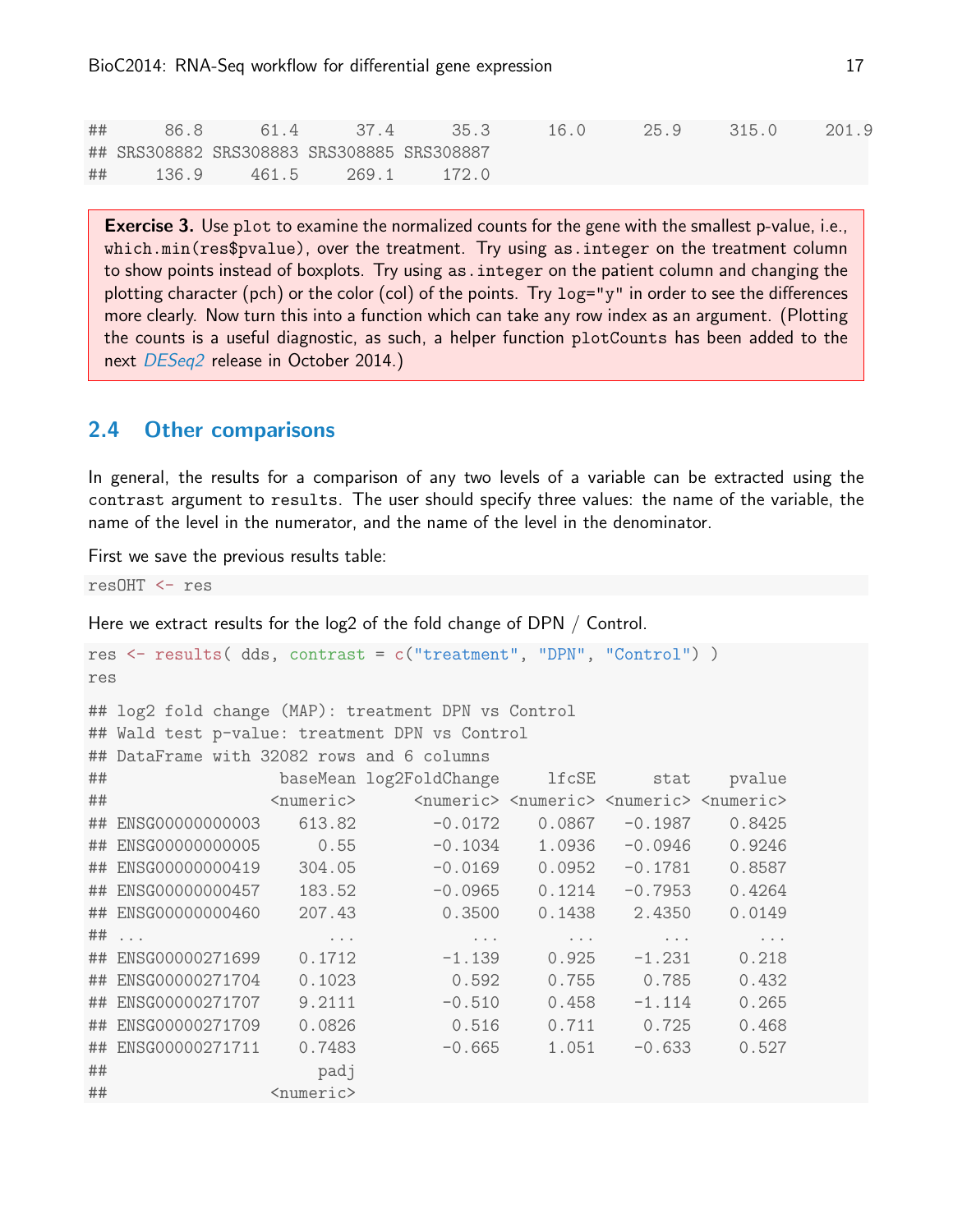| ## | ENSG00000000003    | 0.977     |
|----|--------------------|-----------|
| ## | ENSG00000000005    | ΝA        |
| ## | ENSG00000000419    | 0.981     |
| ## | ENSG00000000457    | 0.894     |
| ## | ENSG00000000460    | 0.276     |
| ## |                    |           |
|    | ## ENSG00000271699 | <b>NA</b> |
| ## | ENSG00000271704    | <b>NA</b> |
| ## | ENSG00000271707    | <b>NA</b> |
| ## | ENSG00000271709    | <b>NA</b> |
| ## | ENSG00000271711    | ΝA        |
|    |                    |           |

If results for an interaction term are desired, the name argument of results should be used. Please see the more advanced vignette for more details.

#### <span id="page-17-0"></span>2.5 Adding gene names

Our result table only uses Ensembl gene IDs, but gene names may be more informative. Bioconductor's annotation packages help with mapping various ID schemes to each other.

We load the annotation package org. Hs.eg.db:

library( "org.Hs.eg.db" )

This is the organism annotation package ("org") for Homo sapiens ("Hs"), organized as an AnnotationDbi package ("db"), using Entrez Gene IDs ("eg") as primary key.

To get a list of all available key types, use

```
columns(org.Hs.eg.db)
```

|    | $\#$ # [1] "ENTREZID" | "PFAM"         | $"$ TPT $"$   | "PROSTTE"      | "ACCNUM"           |
|----|-----------------------|----------------|---------------|----------------|--------------------|
| ## | $[6]$ "ALIAS"         | "CHR"          | "CHRI.OC"     | "CHRI.OCEND"   | "FNZYME"           |
|    | ## [11] "MAP"         | "PATH"         | "PMTD"        | "REFSEQ"       | "SYMBOL"           |
|    | ## [16] "UNIGENE"     | "ENSEMBL"      | "ENSEMBLPROT" | "ENSEMBLTRANS" | "GENENAME"         |
|    | ## [21] "UNIPROT"     | יי ה $G \cup$  | "EVIDENCE"    | "ONTOLOGY"     | $"G\Omega A I.I."$ |
|    | ## [26] "EVIDENCEALL" | "ONTOLOGYALL." | "OMTM"        | "UCSCKG"       |                    |

Converting IDs with the native functions from the AnnotationDbi package is currently a bit cumbersome, so we provide the following convenience function (without explaining how exactly it works):

```
convertIDs <- function( ids, fromKey, toKey, db, ifMultiple=c( "putNA", "useFirst" ) ) {
   stopifnot( inherits( db, "AnnotationDb" ) )
  ifMultiple <- match.arg( ifMultiple )
  suppressWarnings( selRes <- AnnotationDbi::select(
      db, keys=ids, keytype=fromKey, columns=c(fromKey,toKey) ) )
  if( ifMultiple == "putNA" ) \{
```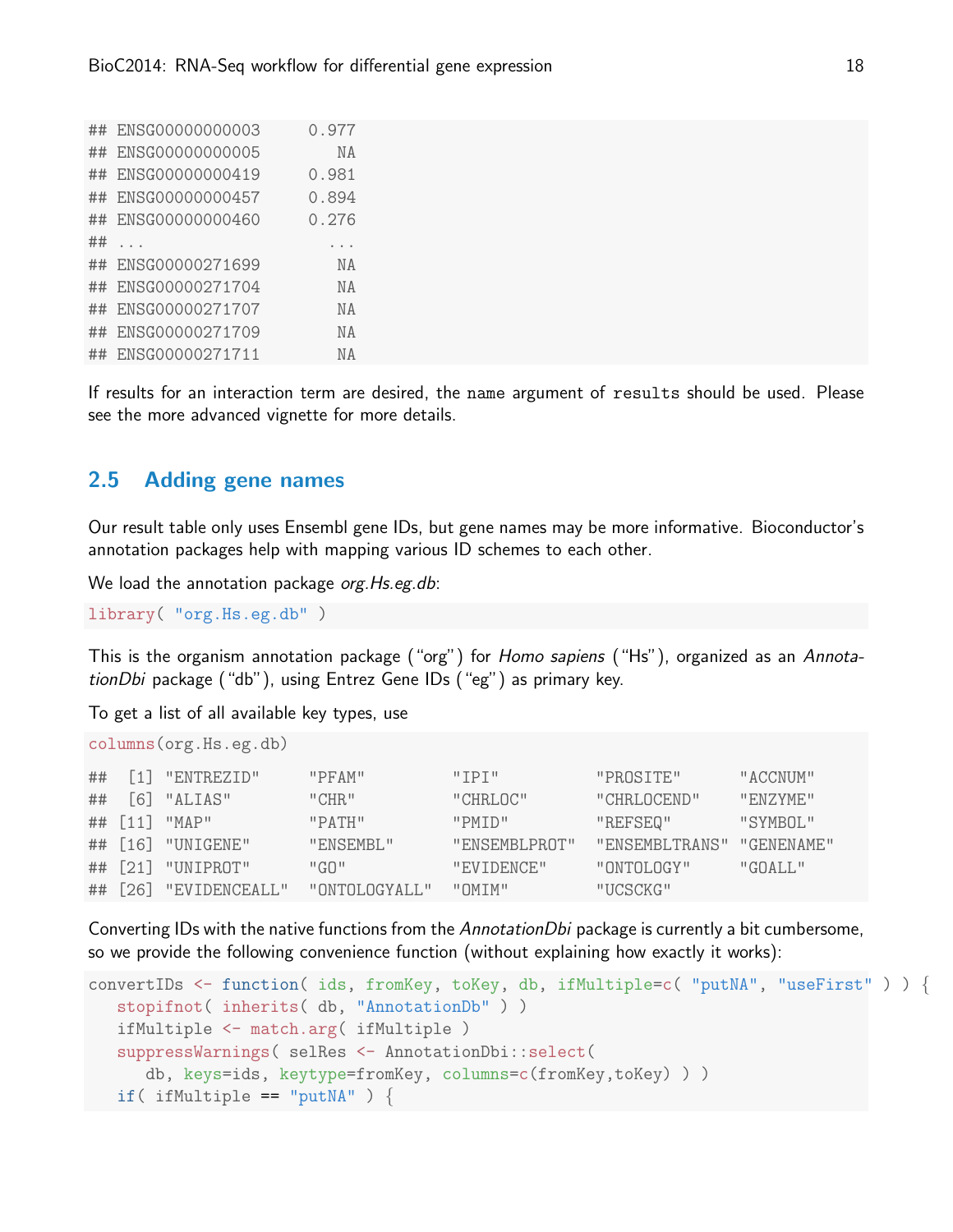```
duplicatedIds <- selRes[ duplicated( selRes[,1] ), 1 ]
     selRes \leq selRes[ ! selRes[,1] %in% duplicatedIds, ] }
  return( selRes[ match( ids, selRes[,1] ), 2 ] )
}
```
This function takes a list of IDs as first argument and their key type as the second argument. The third argument is the key type we want to convert to, the fourth is the AnnotationDb object to use. Finally, the last argument specifies what to do if one source ID maps to several target IDs: should the function return an NA or simply the first of the multiple IDs?

To convert the Ensembl IDs in the rownames of res to gene symbols and add them as a new column, we use:

```
res$hgnc_symbol <- convertIDs( row.names(res), "ENSEMBL", "SYMBOL", org.Hs.eg.db )
res$entrezid <- convertIDs( row.names(res), "ENSEMBL", "ENTREZID", org.Hs.eg.db )
```
Now the results have the desired external gene ids:

|    | head $(res, 4)$                                                 |       |                                                                                                     |                            |  |        |  |  |  |  |
|----|-----------------------------------------------------------------|-------|-----------------------------------------------------------------------------------------------------|----------------------------|--|--------|--|--|--|--|
|    | ## log2 fold change (MAP): treatment DPN vs Control             |       |                                                                                                     |                            |  |        |  |  |  |  |
|    | ## Wald test p-value: treatment DPN vs Control                  |       |                                                                                                     |                            |  |        |  |  |  |  |
|    | ## DataFrame with 4 rows and 8 columns                          |       |                                                                                                     |                            |  |        |  |  |  |  |
| ## |                                                                 |       | baseMean log2FoldChange lfcSE stat                                                                  |                            |  | pvalue |  |  |  |  |
| ## |                                                                 |       | <numeric> <numeric> <numeric> <numeric> <numeric></numeric></numeric></numeric></numeric></numeric> |                            |  |        |  |  |  |  |
|    |                                                                 |       |                                                                                                     | $-0.0172$ 0.0867 $-0.1987$ |  | 0.843  |  |  |  |  |
|    |                                                                 |       |                                                                                                     |                            |  | 0.925  |  |  |  |  |
|    | ## ENSG00000000419 304.05 -0.0169 0.0952 -0.1781 0.859          |       |                                                                                                     |                            |  |        |  |  |  |  |
|    | ## ENSG00000000457  183.52    -0.0965  0.1214    -0.7953  0.426 |       |                                                                                                     |                            |  |        |  |  |  |  |
| ## |                                                                 |       | padj hgnc_symbol entrezid                                                                           |                            |  |        |  |  |  |  |
| ## |                                                                 |       | <numeric> <character> <character></character></character></numeric>                                 |                            |  |        |  |  |  |  |
|    | ## ENSG00000000003                                              | 0.977 | TSPAN6                                                                                              | 7105                       |  |        |  |  |  |  |
|    | ## ENSG00000000005                                              | NA    | TNMD                                                                                                | 64102                      |  |        |  |  |  |  |
|    | ## ENSG00000000419                                              | 0.981 | DPM1                                                                                                | 8813                       |  |        |  |  |  |  |
|    | ## ENSG00000000457 0.894                                        |       | SCYL3                                                                                               | 57147                      |  |        |  |  |  |  |

**Exercise 4.** Go to the Ensembl web site, select the *BioMart* tab, and redo our BioMart query by manually inputting an Ensembl ID and finding the HGNC names and Entrez ids (specifying Filters, Attributes, and then click Results). What other data is available from this mart? Can you modify the code chunk above to add a column chrom to the res object that tells us for each gene which chromosome it resides on?

# <span id="page-18-1"></span><span id="page-18-0"></span>3 Further points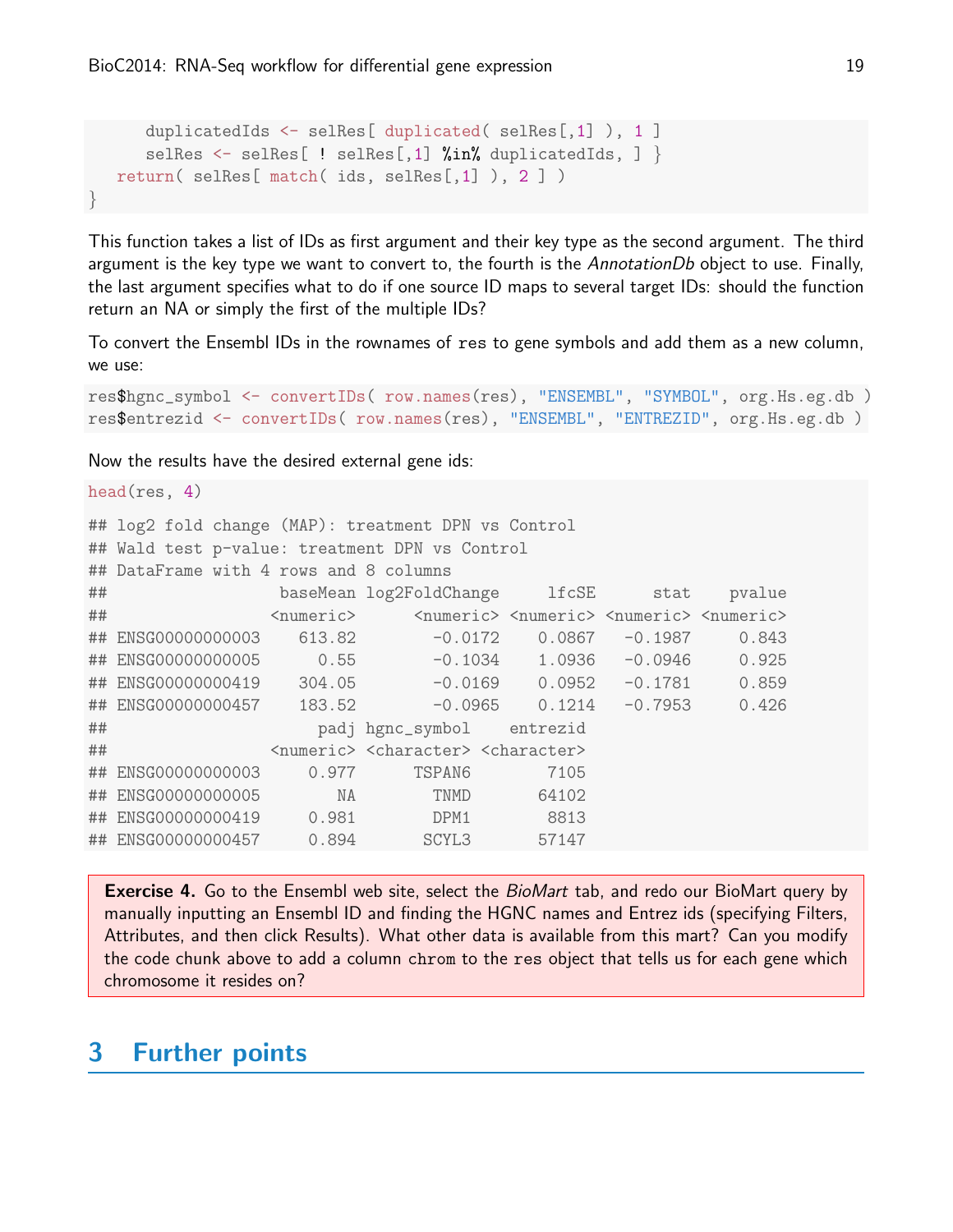#### 3.1 Multiple testing

Novices in high-throughput biology often assume that thresholding these  $p$  values at a low value, say 0.01, as is often done in other settings, would be appropriate  $-$  but it is not. We briefly explain why:

There are 495 genes with a  $p$  value below 0.01 among the 32082 genes, for which the test succeeded in reporting a  $p$  value:

```
sum( res$pvalue < 0.01, na.rm=TRUE )
## [1] 495
table( is.na(res$pvalue) )
##
## FALSE
## 32082
```
Now, assume for a moment that the null hypothesis is true for all genes, i.e., no gene is affected by the treatment with DPN. Then, by the definition of p value, we expect up to 1% of the genes to have a p value below 0.01. This amounts to 321 genes. If we just considered the list of genes with a  $p$  value below 0.01 as differentially expressed, this list should therefore be expected to contain up to  $321/495 = 65%$  false positives!

[DESeq2](http://bioconductor.org/packages/release/bioc/html/DESeq2.html) uses the so-called Benjamini-Hochberg (BH) adjustment; in brief, this method calculates for each gene an *adjusted p value* which answers the following question: if one called significant all genes with a p value less than or equal to this gene's p value threshold, what would be the fraction of false positives (the *false discovery rate*, FDR) among them (in the sense of the calculation outlined above)? These values, called the BH-adjusted  $p$  values, are given in the column padj of the results object.

Hence, if we consider a fraction of 10% false positives acceptable, we can consider all genes with an adjusted p value below  $10\% = 0.1$  as significant. How many such genes are there?

```
sum( res$padj < 0.1, na.rm=TRUE )
## [1] 249
```
We subset the results table to these genes and then sort it by the log2 fold change estimate to get the significant genes with the strongest down-regulation

```
resSig <- subset(res, res$padj < 0.1 )
head( resSig[ order( resSig$log2FoldChange ), ], 4)
## log2 fold change (MAP): treatment DPN vs Control
## Wald test p-value: treatment DPN vs Control
## DataFrame with 4 rows and 8 columns
## baseMean log2FoldChange lfcSE stat pvalue
## <numeric> <numeric> <numeric> <numeric> <numeric>
## ENSG00000163631 233 -0.931 0.284 -3.27 1.06e-03
## ENSG00000119946 152 -0.690 0.157 -4.41 1.04e-05
## ENSG00000041982 1377 -0.686 0.185 -3.72 2.02e-04
```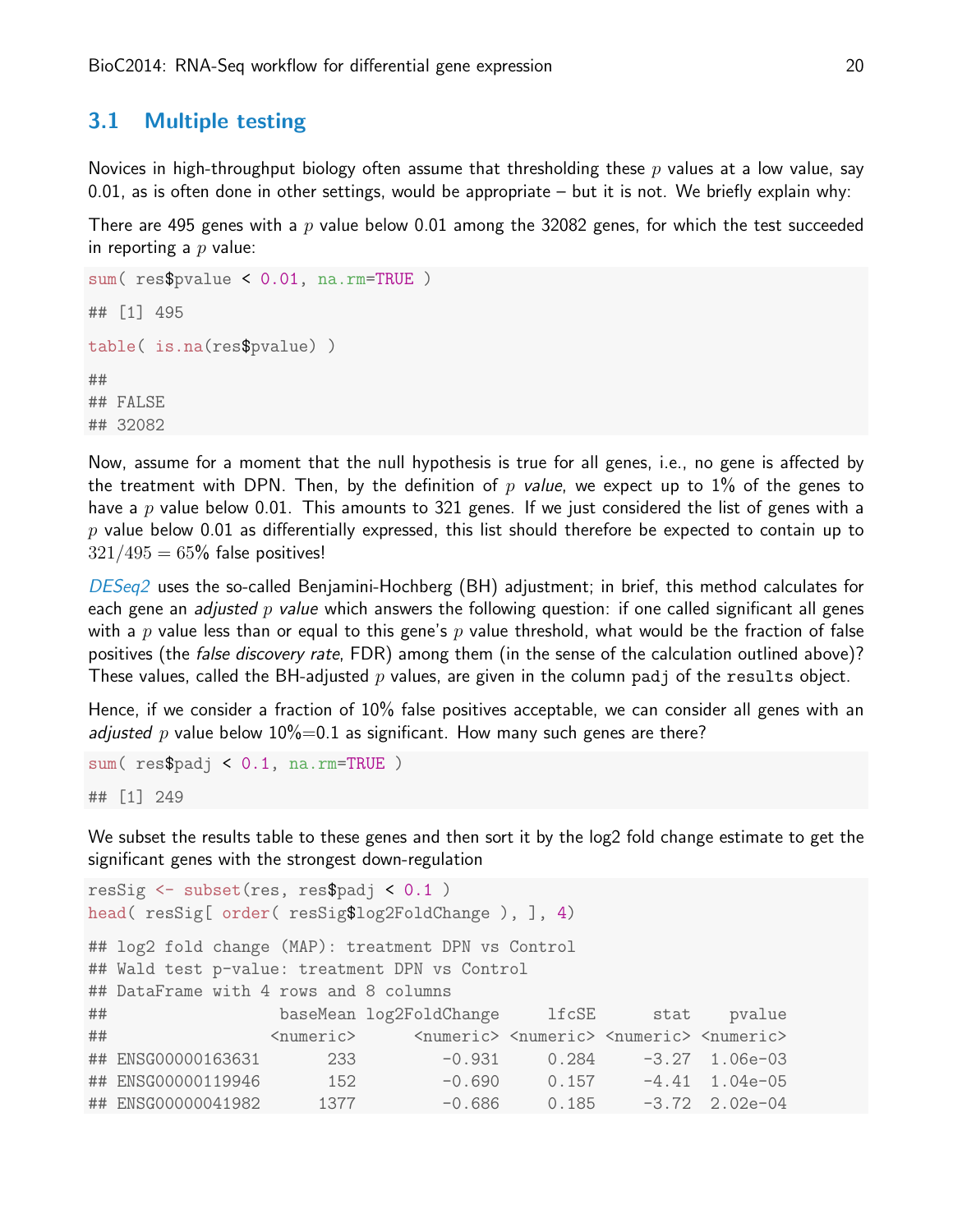|    | ## ENSG00000155111         | 531     | $-0.676$                                                            | 0.211 | $-3.20$ 1.36e-03 |  |
|----|----------------------------|---------|---------------------------------------------------------------------|-------|------------------|--|
| ## |                            |         | padj hgnc_symbol entrezid                                           |       |                  |  |
| ## |                            |         | <numeric> <character> <character></character></character></numeric> |       |                  |  |
|    | ## ENSG00000163631 0.05817 |         | ALB                                                                 | 213   |                  |  |
|    | ## ENSG00000119946         | 0.00246 | CNNM1                                                               | 26507 |                  |  |
|    | ## ENSG00000041982         | 0.02045 | TNC                                                                 | 3371  |                  |  |
|    | ## ENSG00000155111         | 0.06850 | CDK19                                                               | 23097 |                  |  |

#### and with the strongest upregulation

```
head( resSig[ order( -resSig$log2FoldChange ), ], 4)
## log2 fold change (MAP): treatment DPN vs Control
## Wald test p-value: treatment DPN vs Control
## DataFrame with 4 rows and 8 columns
## baseMean log2FoldChange lfcSE stat pvalue
## <numeric> <numeric> <numeric> <numeric> <numeric>
## ENSG00000092621 559 0.900 0.126 7.16 8.19e-13
## ENSG00000101255 255 0.886 0.169 5.23 1.71e-07
## ENSG00000103257 168 0.826 0.164 5.02 5.06e-07
## ENSG00000156414 143 0.758 0.166 4.56 5.02e-06
## padj hgnc_symbol entrezid
## <numeric> <character> <character>
## ENSG00000092621 2.63e-09 PHGDH 26227
## ENSG00000101255 2.35e-04 TRIB3 57761
## ENSG00000103257 3.25e-04 SLC7A5 8140
## ENSG00000156414 1.55e-03 TDRD9 122402
```
## <span id="page-20-0"></span>3.2 Diagnostic plots

A so-called MA plot provides a useful overview for an experiment with a two-group comparison:

```
plotMA(res, ylim = c(-3, 3))
```
The plot (Fig. [2\)](#page-21-0) represents each gene with a dot. The x axis is the average expression over all samples, the y axis the log2 fold change between treatment and control. Genes with an adjusted p value below a threshold (here 0.1, the default) are shown in red.

**Exercise 5.** Use the identify function to pick out the results for a single gene in the MA plot. The first argument should be res\$baseMean and the second argument should be res\$log2FoldChange. Press *Esc* to finish. R will print out the row number of the gene you selected. Use this to index the res object.

This plot demonstrates that only genes with a large average normalized count contain sufficient information to yield a significant call.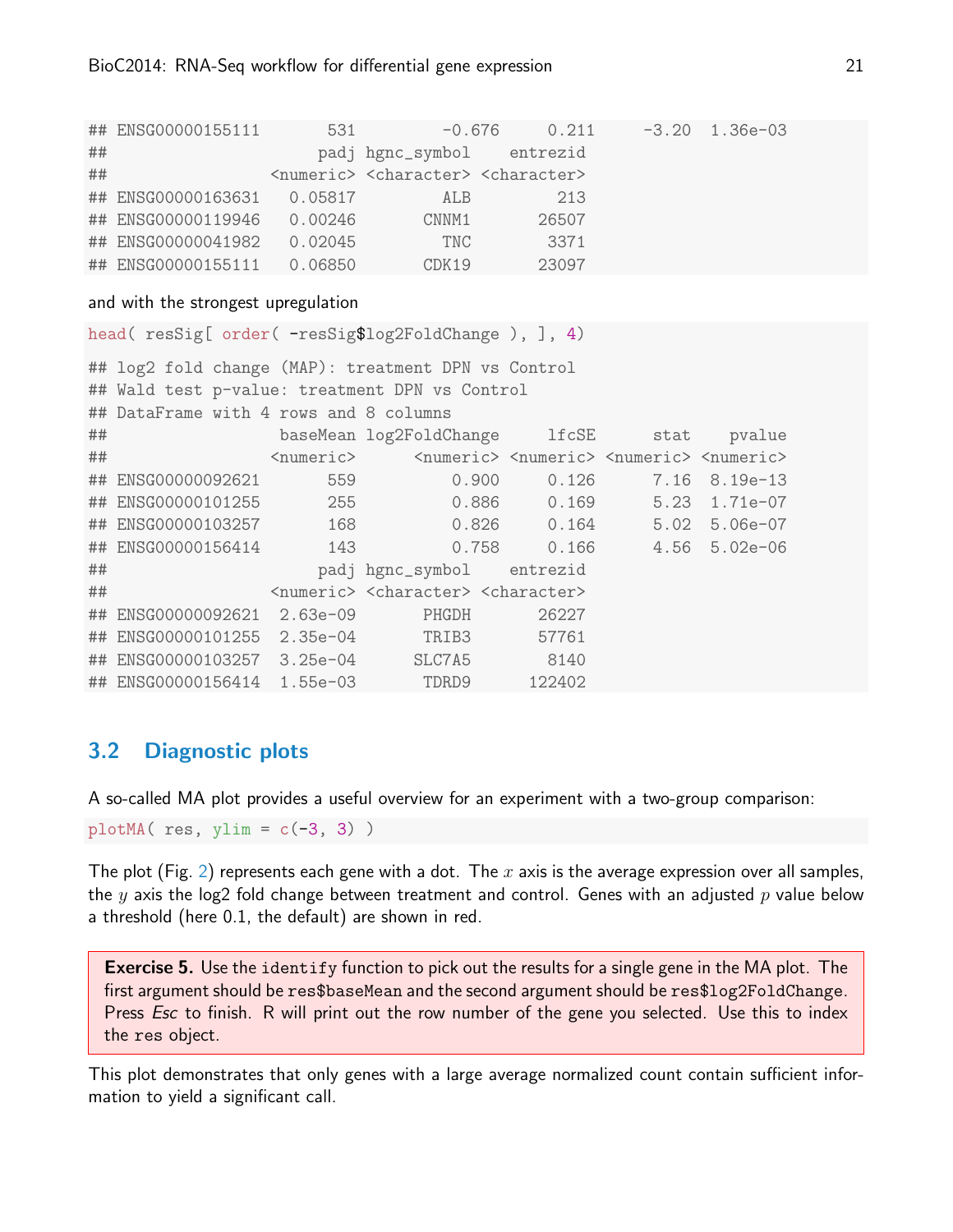

<span id="page-21-0"></span>Figure 2:  $MA-plot$  The MA-plot shows the log2 fold changes from the treatment over the mean of normalized counts, i.e. the average of counts normalized by size factor. The  $DESeq2$  package incorporates a prior on log2 fold changes, resulting in moderated estimates from genes with low counts and highly variable counts, as can be seen by the narrowing of spread of points on the left side of the plot.

Also note *[DESeq2](http://bioconductor.org/packages/release/bioc/html/DESeq2.html)*'s shrinkage estimation of log fold changes (LFCs): When count values are too low to allow an accurate estimate of the LFC, the value is "shrunken" towards zero to avoid that these values, which otherwise would frequently be unrealistically large, dominate the top-ranked log fold changes.

Whether a gene is called significant depends not only on its LFC but also on its within-group variability, which  $DESeq2$  quantifies as the *dispersion*. For strongly expressed genes, the dispersion can be understood as a squared coefficient of variation: a dispersion value of 0.01 means that the gene's expression stood as a squared coerricient or variation: a dispersion value or 0.01 means that the gene's expression<br>tends to differ by typically  $\sqrt{0.01}\,=\,10\%$  between samples of the same treatment group. For weak genes, the Poisson noise is an additional source of noise, which is added to the dispersion.

The function plotDispEsts visualizes *[DESeq2](http://bioconductor.org/packages/release/bioc/html/DESeq2.html)*'s dispersion estimates:

```
plotDispEsts( dds, ylim = c(1e-6, 1e1) )
```
The black points are the dispersion estimates for each gene as obtained by considering the information from each gene separately. Unless one has many samples, these values fluctuate strongly around their true values. Therefore, we fit the red trend line, which shows the dispersions' dependence on the mean, and then shrink each gene's estimate towards the red line to obtain the final estimates (blue points) that are then used in the hypothesis test. The blue circles above the main "cloud" of points are genes which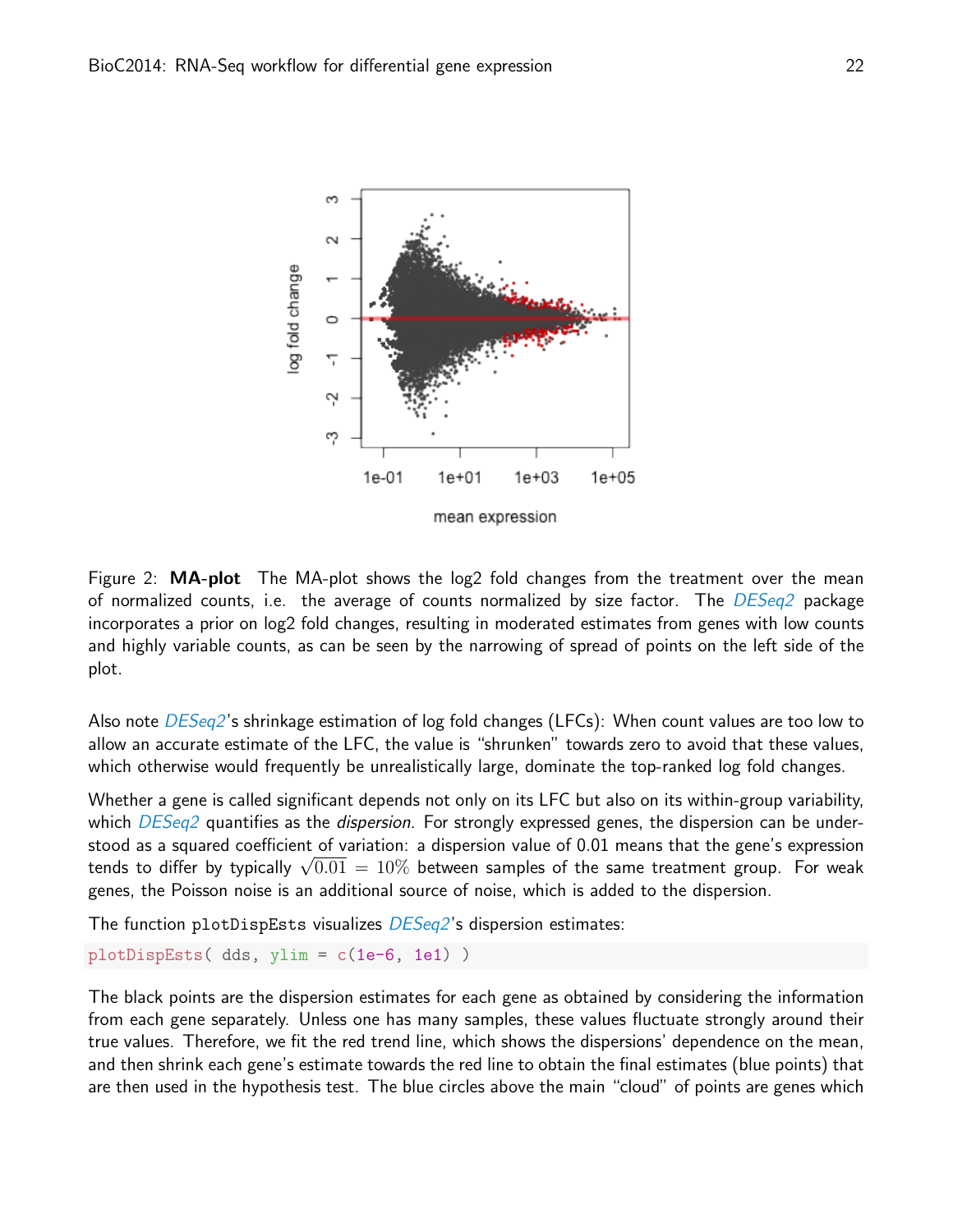

Figure 3: **Plot of dispersion estimates** See text for details

have high gene-wise dispersion estimates which are labelled as dispersion outliers. These estimates are therefore not shrunk toward the fitted trend line.

Another useful diagnostic plot is the histogram of the  $p$  values (Fig. [4\)](#page-23-0).

```
hist( res$pvalue, breaks=20, col="grey" )
```
**Exercise 6.** The p value histogram has some spikes, and one large spike at 1. What happens if you plot the histogram for only those genes with res\$baseMean greater than 10?

### <span id="page-22-0"></span>3.3 Independent filtering

The MA plot (Figure [2\)](#page-21-0) highlights an important property of RNA-Seq data. For weakly expressed genes, we have no chance of seeing differential expression, because the low read counts suffer from so high Poisson noise that any biological effect is drowned in the uncertainties from the read counting. We can also show this by examining the ratio of small  $p$  values (say, less than, 0.01) for genes binned by mean normalized count:

```
# create bins using the quantile function
qs <- c( 0, quantile( res$baseMean[res$baseMean > 0], 0:7/7 ) )
# "cut" the genes into the bins
bins <- cut( res$baseMean, qs )
```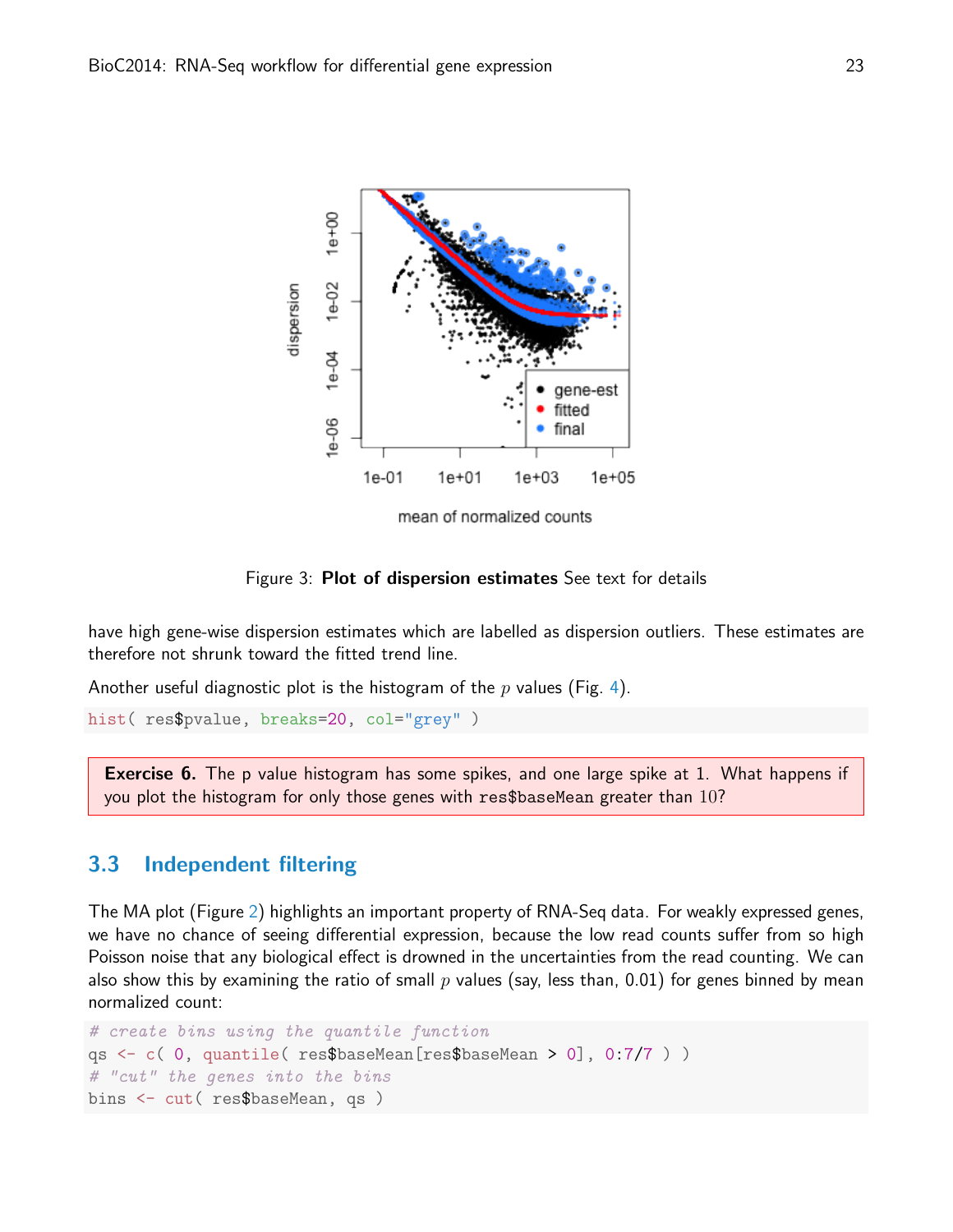

**Histogram of res\$pvalue**

<span id="page-23-0"></span>Figure 4: **Histogram** of the p values returned by the test for differential expression

```
# rename the levels of the bins using the middle point
levels(bins) \leq paste0("<sup>\leq</sup>",round(.5*qs[-1] + .5*qs[-length(qs)]))
# calculate the ratio of p values less than .01 for each bin
ratios \leq tapply( res$pvalue, bins, function(p) mean( p \leq .01, na.rm=TRUE ))
# plot these ratios
barplot(ratios, xlab="mean normalized count", ylab="ratio of small p values")
```
At first sight, there may seem to be little benefit in filtering out these genes. After all, the test found them to be non-significant anyway. However, these genes have an influence on the multiple testing adjustment, whose performance improves if such genes are removed. By removing the weakly-expressed genes from the input to the FDR procedure, we can find more genes to be significant among those which we keep, and so improved the power of our test. This approach is known as *independent filtering*.

The [DESeq2](http://bioconductor.org/packages/release/bioc/html/DESeq2.html) software automatically performs independent filtering which maximizes the number of genes which will have adjusted p value less than a critical value (by default, alpha is set to 0.1). This automatic independent filtering is performed by, and can be controlled by, the results function. We can observe how the number of rejections changes for various cutoffs based on mean normalized count. The following optimal threshold and table of possible values is stored as an *attribute* of the results object.

```
attr(res,"filterThreshold")
## 70%
```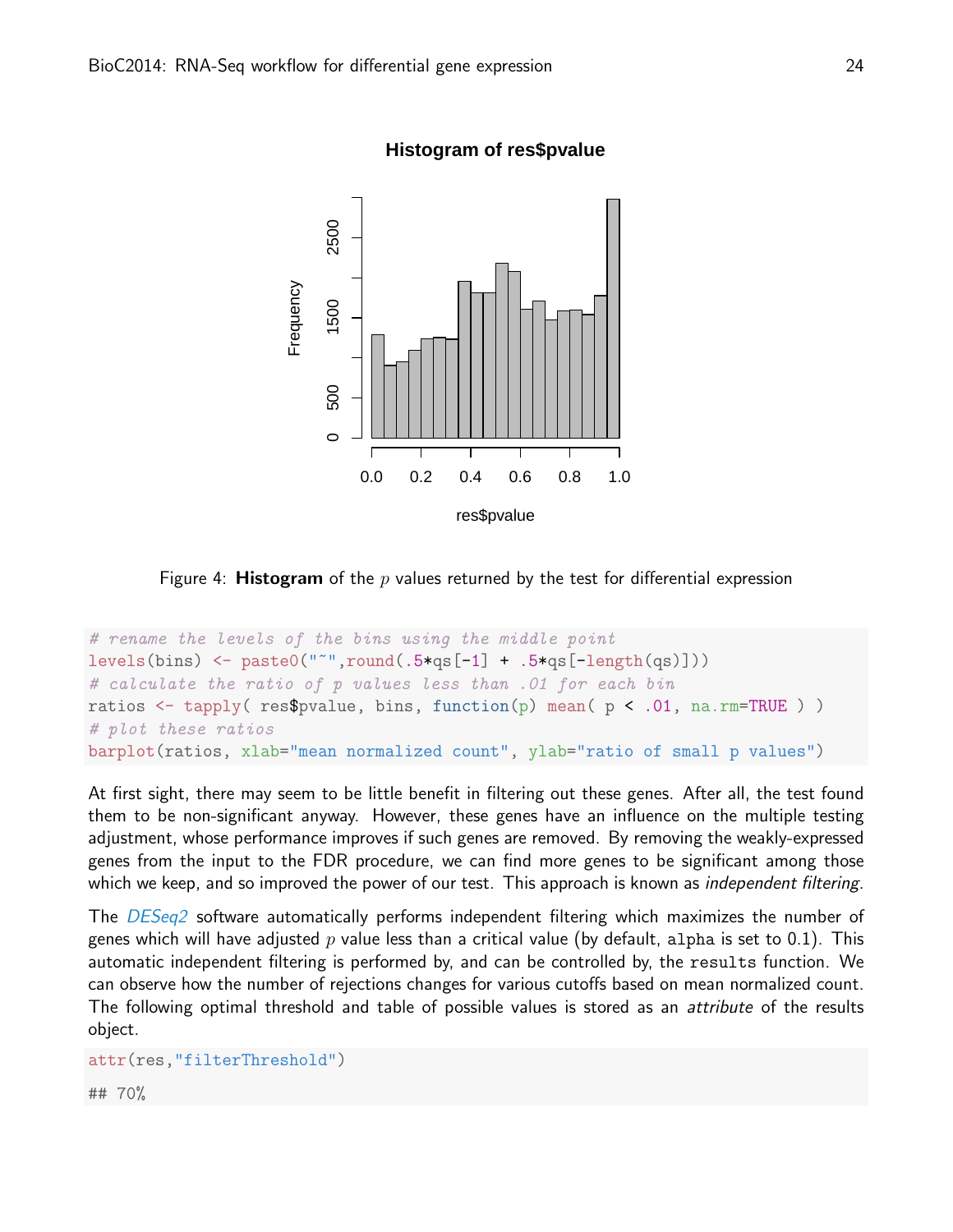

Figure 5: Ratio of small p values for groups of genes binned by mean normalized count

```
## 127
plot(attr(res,"filterNumRej"),type="b",
     xlab="quantiles of 'baseMean'",
     ylab="number of rejections")
```
The term independent highlights an important caveat. Such filtering is permissible only if the filter criterion is independent of the actual test statistic [\[3\]](#page-36-3). Otherwise, the filtering would invalidate the test and consequently the assumptions of the BH procedure. This is why we filtered on the average over all samples: this filter is blind to the assignment of samples to the treatment and control group and hence independent.

### <span id="page-24-0"></span>3.4 Exporting results

Finally, we note that you can easily save the results table in a CSV file, which you can then load with a spreadsheet program such as Excel:

```
write.csv( as.data.frame(res), file="results.csv" )
```
### <span id="page-24-1"></span>3.5 Gene-set enrichment analysis

Do the genes with a strong up- or down-regulation have something in common? We perform next a gene-set enrichment analysis (GSEA) to examine this question.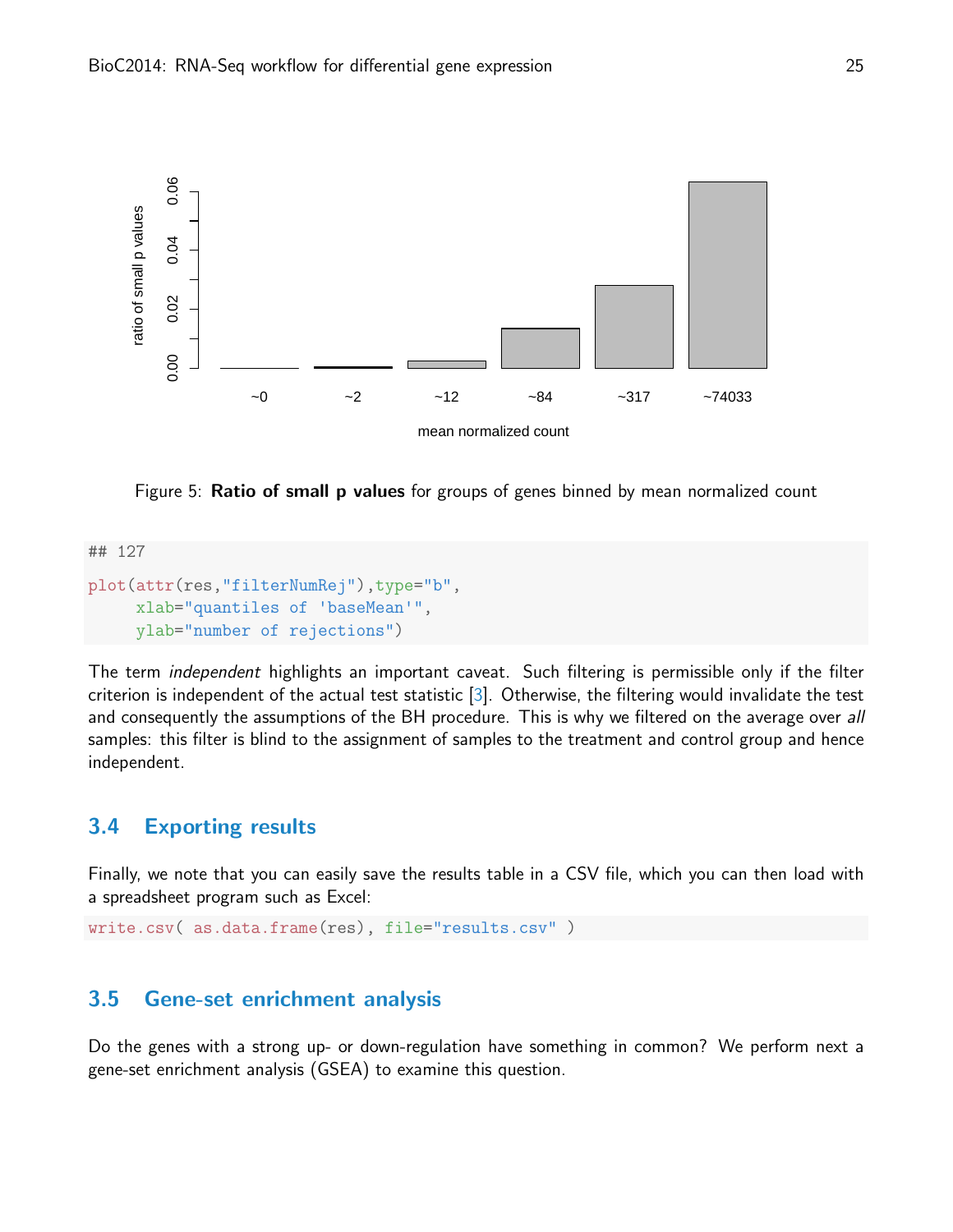

Figure 6: **Independent filtering.**  $DESeq2$  automatically determines a threshold, filtering on mean normalized count, which maximizes the number of genes which will have an adjusted  $p$  value less than a critical value.

As noted in the lecture, gene-set enrichment analysis with RNA-Seq data entails some subtleties. Briefly, a number of different approaches have been proposed that each imply slightly different null hypotheses that are being tested against, and their biologically interpretation differs. This is a topic of ongoing research. We here present a relatively simplistic approach, to demonstrate the basic ideas, but note that a more careful treatment will be needed for more definitive results.

We use the gene sets in the Reactome database

library( "reactome.db" )

This database works with Entrez IDs, so we will need the entrezid column that we added earlier to the res object.

First, we subset the results table, res, to only those genes for which the Reactome database has data (i.e, whose Entrez ID we find in the respective key column of reactome.db) and for which the  $DESeq2$ test gave an adjusted  $p$  value that was not NA.

```
res2 <- res[ res$entrezid %in% keys( reactome.db, "ENTREZID" ) &
   !is.na( res$padj ) , ]
head(res2)
## log2 fold change (MAP): treatment DPN vs Control
## Wald test p-value: treatment DPN vs Control
```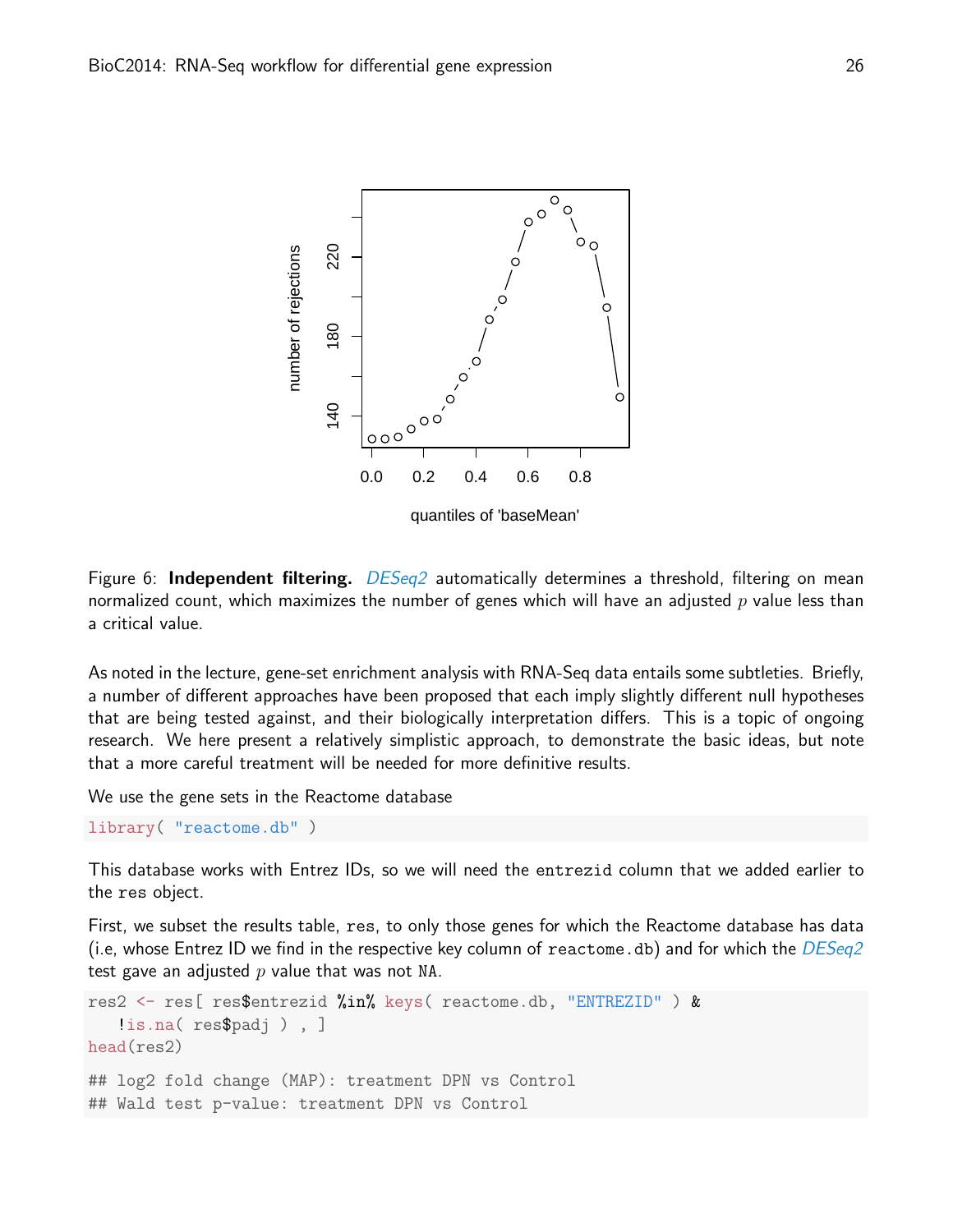|    | ## DataFrame with 6 rows and 8 columns |                     |                                                                     |                                                                                 |          |        |
|----|----------------------------------------|---------------------|---------------------------------------------------------------------|---------------------------------------------------------------------------------|----------|--------|
| ## |                                        |                     | baseMean log2FoldChange lfcSE                                       |                                                                                 | stat     | pvalue |
| ## |                                        | <numeric></numeric> |                                                                     | <numeric> <numeric> <numeric> <numeric></numeric></numeric></numeric></numeric> |          |        |
|    | ## ENSG00000000419                     | 304                 | $-0.01695$                                                          | 0.0952                                                                          | $-0.178$ | 0.859  |
|    | ## ENSG00000001084                     | 312                 | 0.03981                                                             | 0.1023                                                                          | 0.389    | 0.697  |
|    | ## ENSG00000001167                     | 399                 | $-0.05600$                                                          | 0.0971                                                                          | $-0.577$ | 0.564  |
|    | ## ENSG00000001630                     | 464                 | 0.07000                                                             | 0.0968                                                                          | 0.723    | 0.469  |
|    | ## ENSG00000002822                     | 170                 | $-0.00193$                                                          | 0.1378                                                                          | $-0.014$ | 0.989  |
|    | ## ENSG00000003056                     | 996                 | 0.00772                                                             | 0.0678                                                                          | 0.114    | 0.909  |
| ## |                                        |                     | padj hgnc_symbol entrezid                                           |                                                                                 |          |        |
| ## |                                        |                     | <numeric> <character> <character></character></character></numeric> |                                                                                 |          |        |
|    | ## ENSG00000000419                     | 0.981               | DPM1                                                                | 8813                                                                            |          |        |
|    | ## ENSG00000001084                     | 0.954               | GCLC                                                                | 2729                                                                            |          |        |
|    | ## ENSG00000001167                     | 0.936               | <b>NFYA</b>                                                         | 4800                                                                            |          |        |
|    | ## ENSG00000001630                     | 0.912               | CYP51A1                                                             | 1595                                                                            |          |        |
|    | ## ENSG00000002822                     | 0.998               | MAD1L1                                                              | 8379                                                                            |          |        |
|    | ## ENSG00000003056                     | 0.986               | M6PR                                                                | 4074                                                                            |          |        |

Using select, a function from AnnotationDbi for querying database objects, we get a table with the mapping from Entrez IDs to Reactome Path IDs

```
reactomeTable <- AnnotationDbi::select( reactome.db,
   keys=as.character(res2$entrezid), keytype="ENTREZID",
   columns=c("ENTREZID","REACTOMEID") )
```
## Warning: 'select' and duplicate query keys resulted in 1:many mapping between ## keys and return rows

head(reactomeTable)

| ##   |      | ENTREZID REACTOMEID |
|------|------|---------------------|
| ## 1 | 8813 | 162699              |
| ## 2 | 8813 | 163125              |
| ##3  | 8813 | 392499              |
| ## 4 | 8813 | 446193              |
| ## 5 | 8813 | 446203              |
| ## 6 | 8813 | 446219              |
|      |      |                     |

The next code chunk transforms this table into an *incidence matrix*. This is a Boolean matrix with one row for each Reactome Path and one column for each unique gene in res2, which tells us which genes are members of which Reactome Paths. (If you want to understand how this chunk exactly works, read up about the tapply function.)

```
incm <- do.call( rbind, with(reactomeTable, tapply(
ENTREZID, factor(REACTOMEID), function(x) res2$entrezid %in% x ) ))
colnames(incm) <- res2$entrez
```
str(incm)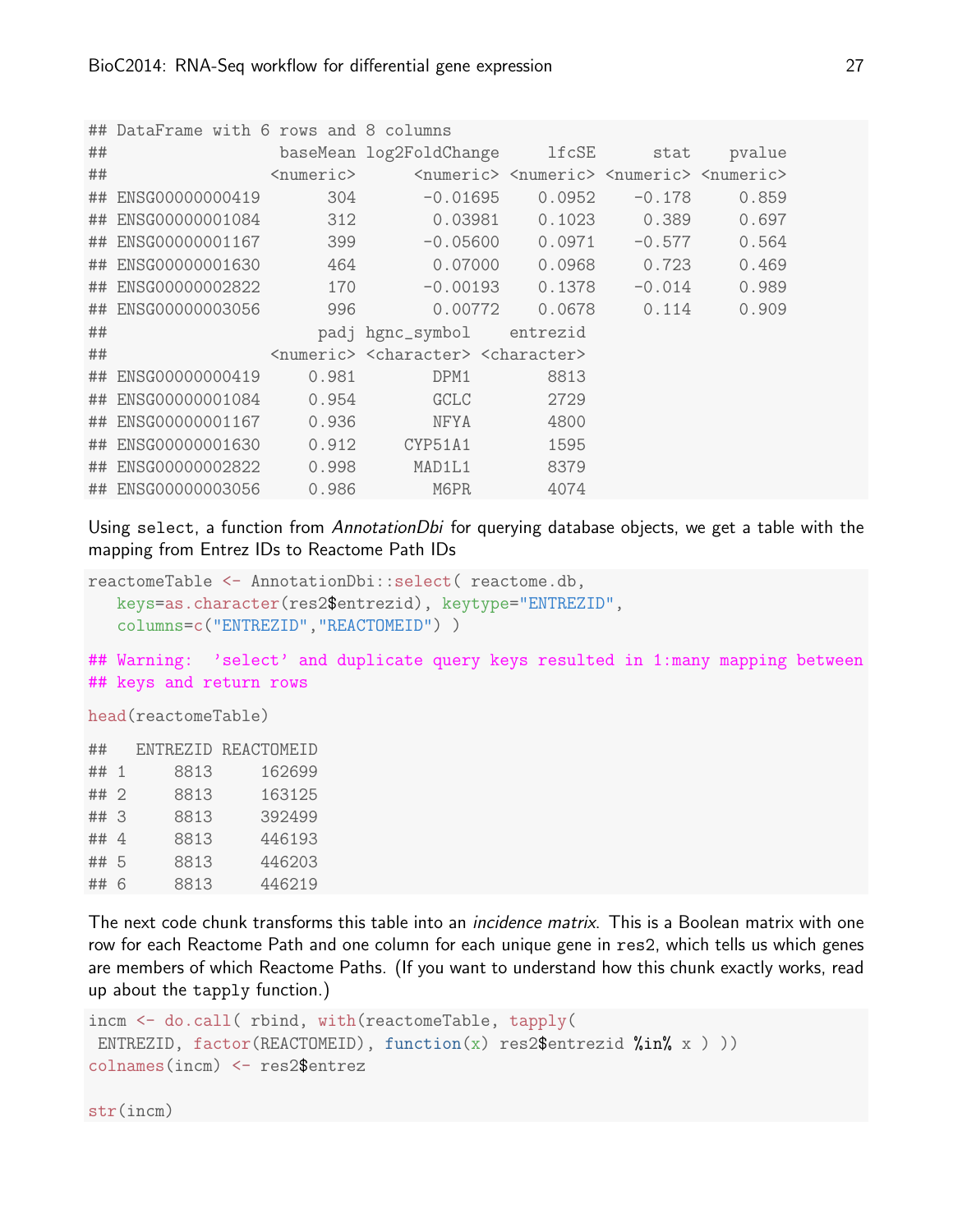```
## logi [1:1458, 1:3400] FALSE FALSE FALSE FALSE FALSE FALSE ...
## - attr(*, "dimnames")=List of 2
## ..$ : chr [1:1458] "1059683" "109581" "109582" "109606" ...
## ..$ : chr [1:3400] "8813" "2729" "4800" "1595" ...
```
We remove all rows corresponding to Reactome Paths with less than 20 or more than 80 assigned genes.

```
within \leq function(x, lower, upper) (x>=lower & x\lequpper)
incm <- incm[ within(rowSums(incm), lower=20, upper=80), ]
```
To test whether the genes in a Reactome Path behave in a special way in our experiment, we calculate a number of statistics, including a t-statistic to see whether the average of the genes' log2 fold change values in the gene set is different from zero. To facilitate the computations, we define a little helper function:

```
testCategory <- function( reactomeID ) {
 isMember <- incm[ reactomeID, ]
 data.frame(
    reactomeID = reactomeID,
    numGenes = sum( isMember ),
    avgLFC = mean( res2$log2FoldChange[isMember] ),
    sdLFC = sd( res2$log2FoldChange[isMember] ),
    zValue = mean( res2$log2FoldChange[isMember] ) /
                    sd( res2$log2FoldChange[isMember] ),
    strength = sum( res2$log2FoldChange[isMember] ) / sqrt(sum(isMember)),
    pvalue = t.test( res2$log2FoldChange[ isMember ] )$p.value,
    reactomeName = reactomePATHID2NAME[[reactomeID]],
    stringsAsFactors = FALSE ) }
```
The function can be called with a Reactome Path ID:

```
testCategory("109606")
```
## reactomeID numGenes avgLFC sdLFC zValue strength pvalue ## 1 109606 31 -0.0222 0.0777 -0.285 -0.123 0.123 ## reactomeName ## 1 Homo sapiens: Intrinsic Pathway for Apoptosis

As you can see the function not only performs the  $t$  test and returns the p value but also lists other useful information such as the number of genes in the category, the average log fold change, a "strength" measure (see below) and the name with which Reactome describes the Path.

We call the function for all Paths in our incidence matrix and collect the results in a data frame:

reactomeResult <- do.call( rbind, lapply( rownames(incm), testCategory ) )

As we performed many tests, we should again use a multiple testing adjustment.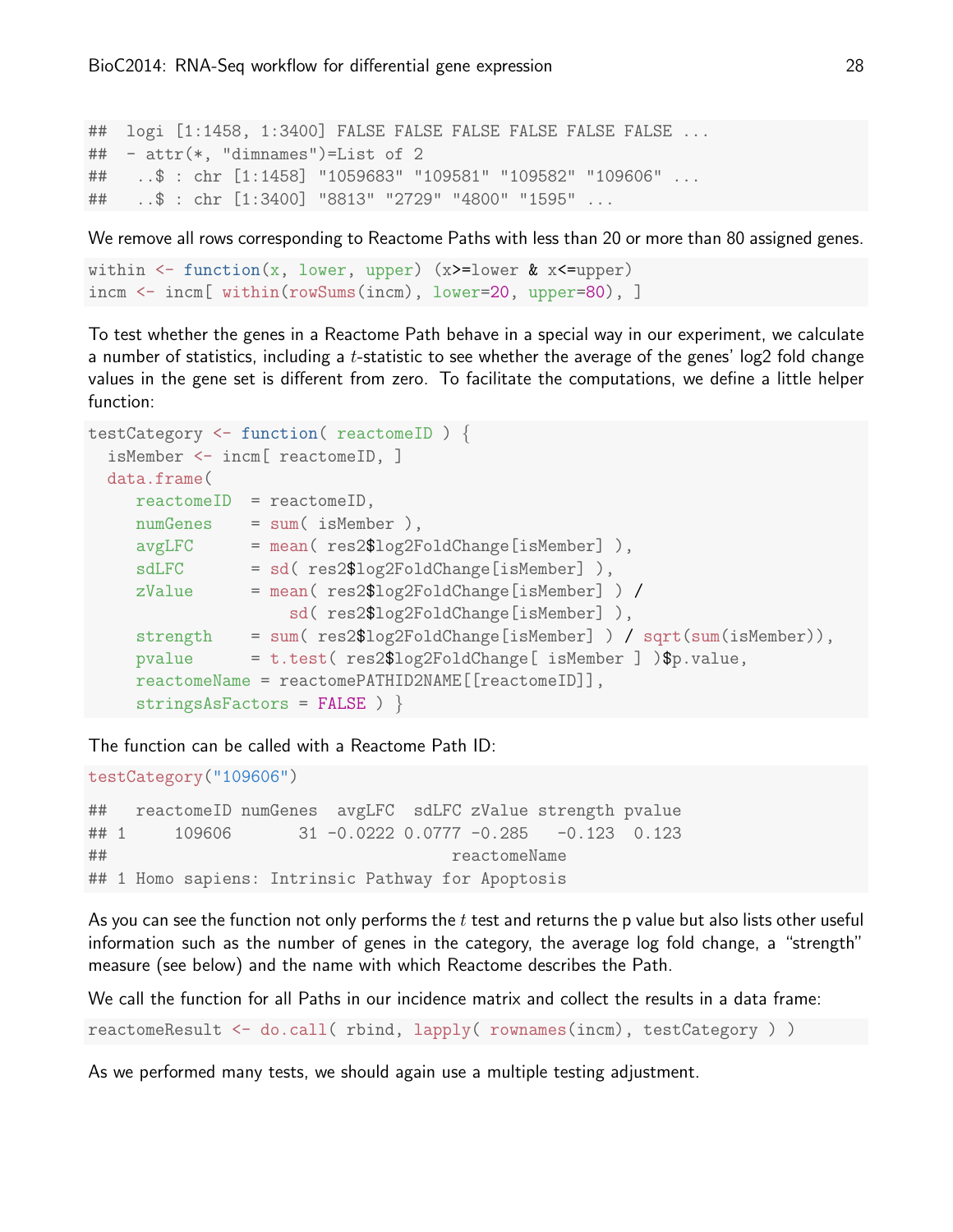reactomeResult\$padjust <- p.adjust( reactomeResult\$pvalue, "BH" )

This is a list of Reactome Paths which are significantly differentially expressed in our comparison of DPN treatment with control, sorted according to sign and strength of the signal:

```
reactomeResultSignif <- reactomeResult[ reactomeResult$padjust < 0.05, ]
head( reactomeResultSignif[ order(-reactomeResultSignif$strength), ] )
## reactomeID numGenes avgLFC sdLFC zValue strength pvalue
## 174 191273 21 0.1081 0.0989 1.092 0.495 6.79e-05
## 308 381070 41 0.0706 0.1390 0.508 0.452 2.34e-03
## 60 1638091 30 0.0688 0.1074 0.640 0.377 1.50e-03
## 150 1799339 75 0.0408 0.0779 0.524 0.354 2.15e-05
## 405 72689 64 0.0291 0.0728 0.399 0.232 2.21e-03
## 23 1169091 53 -0.0258 0.0620 -0.416 -0.188 3.80e-03
## reactomeName
## 174 Homo sapiens: Cholesterol biosynthesis
## 308 Homo sapiens: IRE1alpha activates chaperones
## 60 Homo sapiens: Heparan sulfate/heparin (HS-GAG) metabolism
## 150 Homo sapiens: SRP-dependent cotranslational protein targeting to membrane
## 405 Homo sapiens: Formation of a pool of free 40S subunits
## 23 Homo sapiens: Activation of NF-kappaB in B cells
## padjust
## 174 0.00784
## 308 0.04160
## 60 0.03297
## 150 0.00332
## 405 0.04113
## 23 0.04887
```
However, as discussed in the lecture, it is highly questionable that a t test is appropriate here. After all, genes in a set are typically correlated, and this violates the assumption of independence that is at the core of a t test. Hence, should we really look at p values from t tests? A p value obtained by sample permutation would solve this issue as sample permutation preserves and so accounts for gene-gene correlation. However, with only four subjects, we do not have enough samples for this.

Hence, it may be more prudent to disregard these questionable p values altogether and instead look at a more primitive statistic, such as simply the average LFC within a path, perhaps divided by the standard deviation. We have stored this above as zValue.

head( reactomeResult[ order(-reactomeResult\$zValue), ] )

| ## |        | reactomeID numGenes avgLFC sdLFC zValue strength pvalue |  |                        |  |                  |
|----|--------|---------------------------------------------------------|--|------------------------|--|------------------|
|    | ## 174 | 191273                                                  |  | 21 0.1081 0.0989 1.092 |  | $0.495$ 6.79e-05 |
|    | ## 60  | 1638091                                                 |  | 30 0.0688 0.1074 0.640 |  | $0.377$ 1.50e-03 |
|    | ## 229 | 2426168                                                 |  | 26 0.0629 0.1163 0.541 |  | $0.321$ 1.07e-02 |
|    | ## 150 | 1799339                                                 |  | 75 0.0408 0.0779 0.524 |  | $0.354$ 2.15e-05 |
|    | ## 308 | 381070                                                  |  | 41 0.0706 0.1390 0.508 |  | $0.452$ 2.34e-03 |
|    | ## 57  | 163125                                                  |  | 20 0.0356 0.0703 0.507 |  | $0.159$ 3.52e-02 |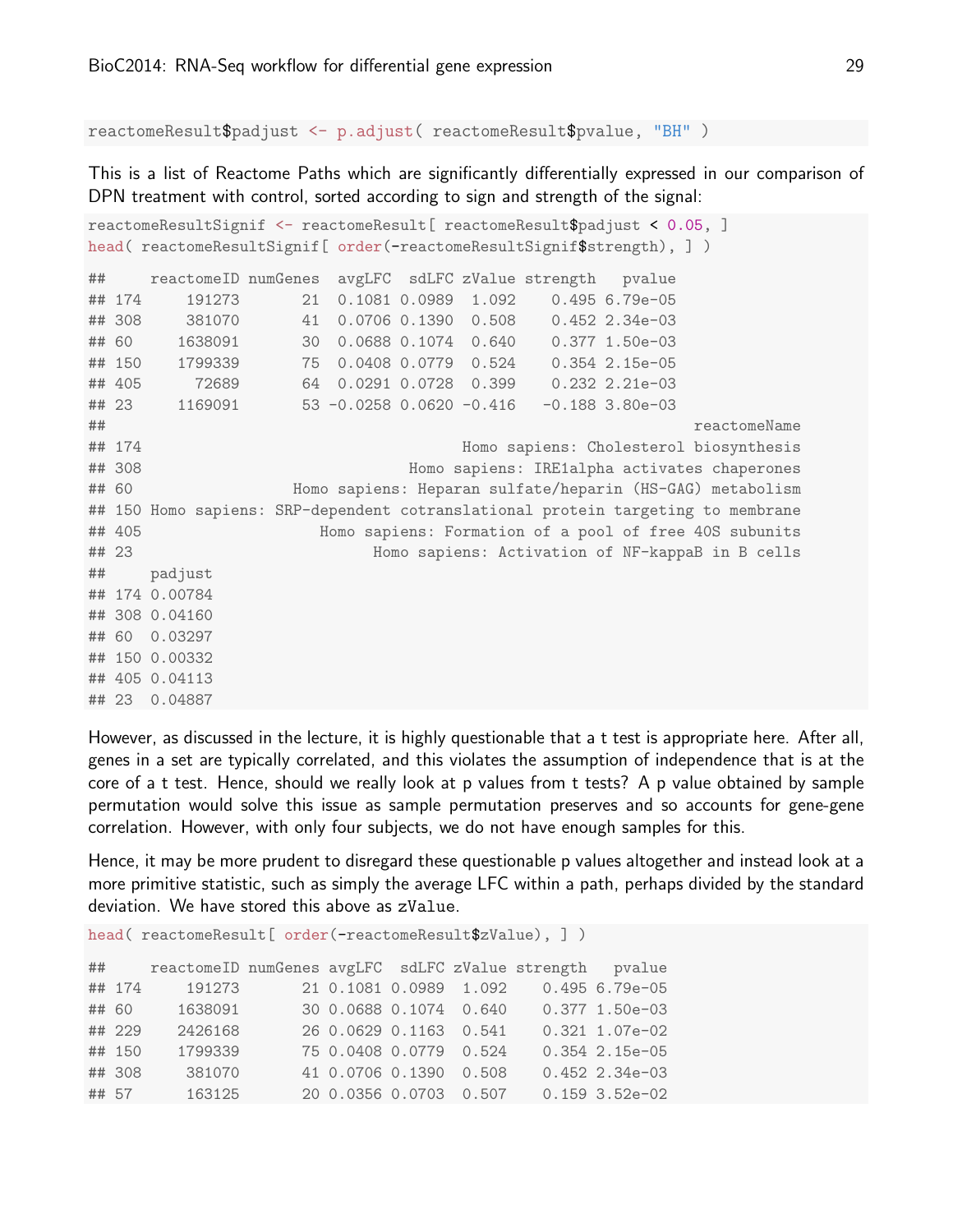## reactomeName ## 174 Homo sapiens: Cholesterol biosynthesis ## 60 Homo sapiens: Heparan sulfate/heparin (HS-GAG) metabolism ## 229 Homo sapiens: Activation of gene expression by SREBF (SREBP) ## 150 Homo sapiens: SRP-dependent cotranslational protein targeting to membrane ## 308 Homo sapiens: IRE1alpha activates chaperones ## 57 Homo sapiens: Post-translational modification: synthesis of GPI-anchored proteins ## padjust ## 174 0.00784 ## 60 0.03297 ## 229 0.08417 ## 150 0.00332 ## 308 0.04160 ## 57 0.12619

If such an analysis is only considered exploratory, we may inspect various such tables and see whether the ranking of Paths helps us make sense of the data. Nevertheless, there is certainly room for improvement here.

# <span id="page-29-0"></span>4 Exploratory data analysis

### <span id="page-29-1"></span>4.1 The rlog transform

Many common statistical methods for exploratory analysis of multidimensional data, especially methods for clustering and ordination (e. g., principal-component analysis and the like), work best for (at least approximately) homoskedastic data; this means that the variance of an observable quantity (i.e., here, the expression strength of a gene) does not depend on the mean. In RNA-Seq data, however, variance grows with the mean. For example, if one performs PCA directly on a matrix of normalized read counts, the result typically depends only on the few most strongly expressed genes because they show the largest absolute differences between samples. A simple and often used strategy to avoid this is to take the logarithm of the normalized count values plus a small pseudocount; however, now the genes with low counts tend to dominate the results because, due to the strong Poisson noise inherent to small count values, they show the strongest relative differences between samples.

As a solution, *[DESeq2](http://bioconductor.org/packages/release/bioc/html/DESeq2.html)* offers the regularized-logarithm transformation, or rlog for short. For genes with high counts, the rlog transformation differs not much from an ordinary log2 transformation. For genes with lower counts, however, the values are shrunken towards the genes' averages across all samples. Using an empirical Bayesian prior in the form of a *ridge penalty*, this is done such that the rlog-transformed data are approximately homoskedastic.

Note that the rlog transformation is provided for applications other than differential testing. For differential testing we recommend the DESeq function applied to raw counts, as described earlier in this vignette, which also takes into account the dependence of the variance of counts on the mean value during the dispersion estimation step.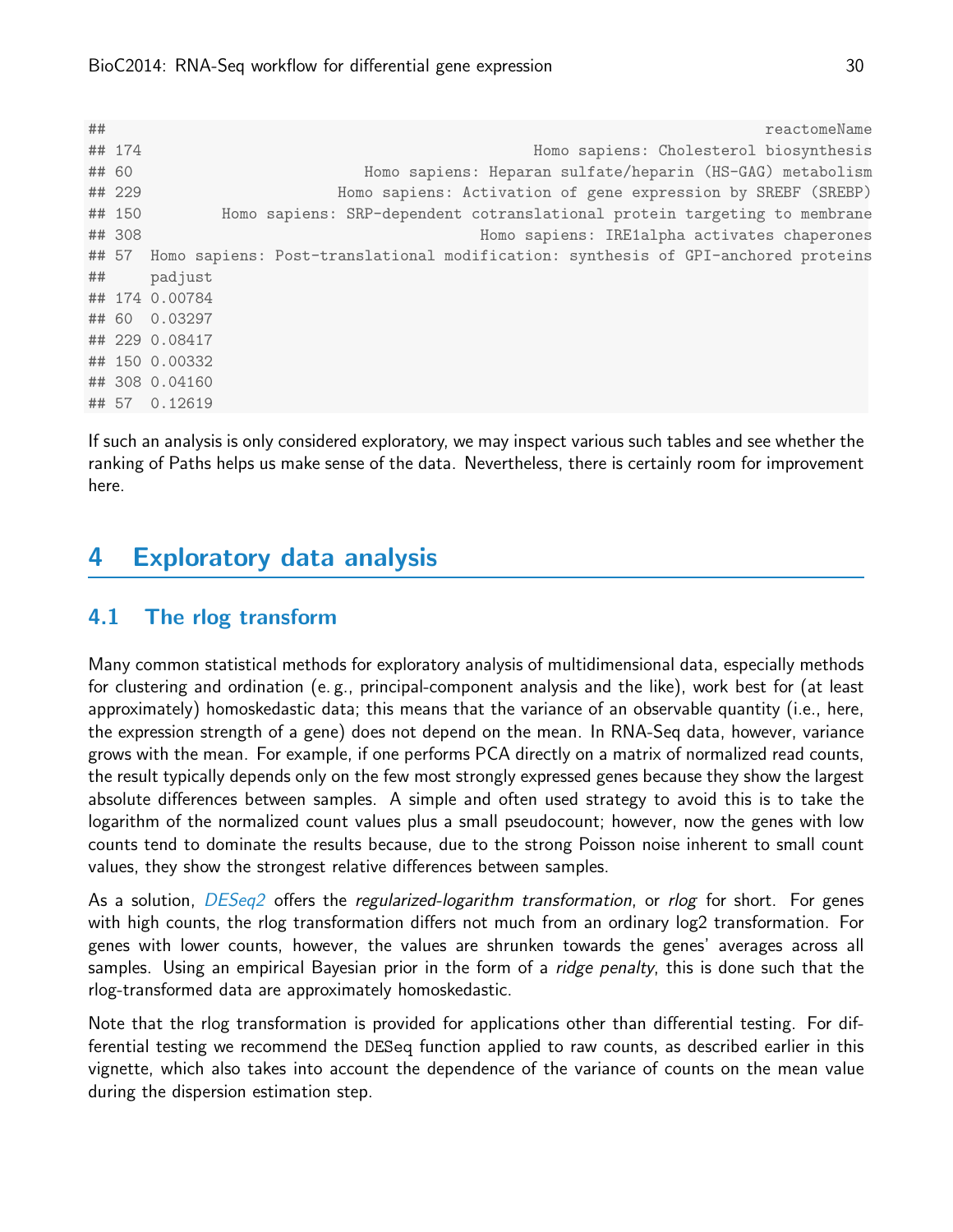

<span id="page-30-1"></span>Figure 7: Scatter plot of sample 2 vs sample 1. Left: using an ordinary log2 transformation. Right: Using the rlog transformation.

The function rlog returns a *SummarizedExperiment* object which contains the rlog-transformed values in its assay slot:

```
rld <- rlog( dds )
assay(rld) [ 1:3, 1:3]
## SRS308866 SRS308868 SRS308870
## ENSG00000000003 9.761 9.728 9.865
## ENSG00000000005 -0.981 -0.741 -0.945
## ENSG00000000419 8.065 8.077 8.119
```
To show the effect of the transformation, we plot the first sample against the second, first simply using the log2 function (after adding 1, to avoid taking the log of zero), and then using the rlog-transformed values.

```
par(mfrow = c(1, 2))
plot( log2( 1+counts(dds, normalized=TRUE)[, 1:2] ), col="#00000020", pch=20, cex=0.3 )
plot( assay(rld)[, 1:2], col="#00000020", pch=20, cex=0.3 )
```
Note that, in order to make it easier to see where several points are plotted on top of each other, we set the plotting color to a semi-transparent black (encoded as #00000020) and changed the points to solid disks (pch=20) with reduced size (cex=0.3) $^4$  $^4$ .

In Figure [7,](#page-30-1) we can see how genes with low counts seem to be excessively variable on the ordinary logarithmic scale, while the rlog transform compresses differences for genes for which the data cannot provide good information anyway.

<span id="page-30-0"></span><sup>&</sup>lt;sup>4</sup>The function heatscatter from the package  $LSD$  offers a colorful alternative.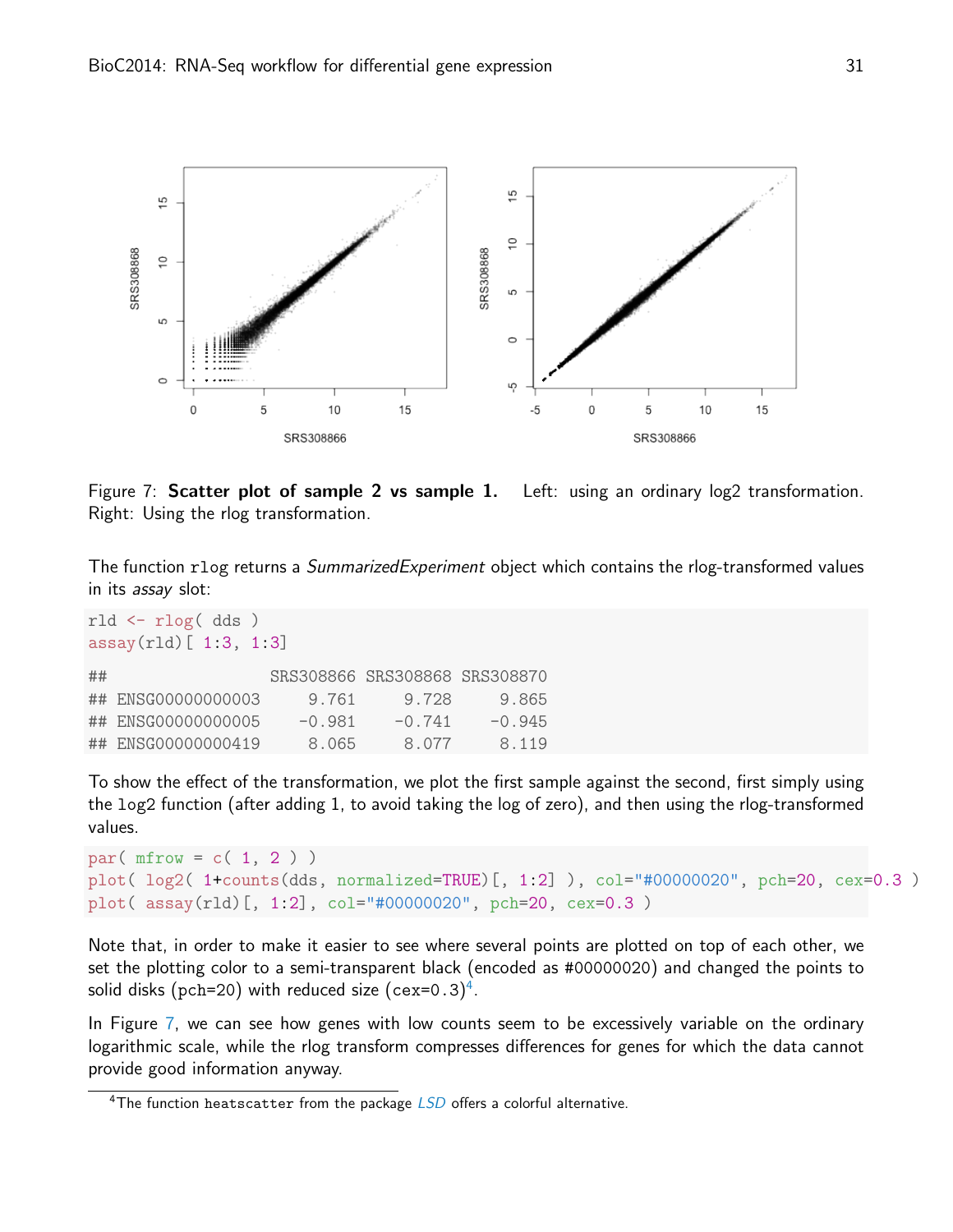

#### <span id="page-31-1"></span>Figure 8: Heatmap of Euclidean sample distances after rlog transformation.

#### <span id="page-31-0"></span>4.2 Sample distances

A useful first step in an RNA-Seq analysis is often to assess overall similarity between samples: Which samples are similar to each other, which are different? Does this fit to the expectation from the experiment's design?

We use the R function dist to calculate the Euclidean distance between samples. To avoid that the distance measure is dominated by a few highly variable genes, and have a roughly equal contribution from all genes, we use it on the rlog-transformed data:

```
sampleDists \leftarrow dist( t( assay(rld) ))
as.matrix( sampleDists )[ 1:3, 1:3 ]
## SRS308866 SRS308868 SRS308870
## SRS308866 0.0 32.9 31.2
## SRS308868 32.9 0.0 33.7
## SRS308870 31.2 33.7 0.0
```
Note the use of the function t to transpose the data matrix. We need this because dist calculates distances between data rows and our samples constitute the columns.

We visualize the distances in a heatmap, using the function heatmap. 2 from the  $gplots$  package.

```
sampleDistMatrix <- as.matrix( sampleDists )
rownames(sampleDistMatrix) <- paste( rld$treatment,
```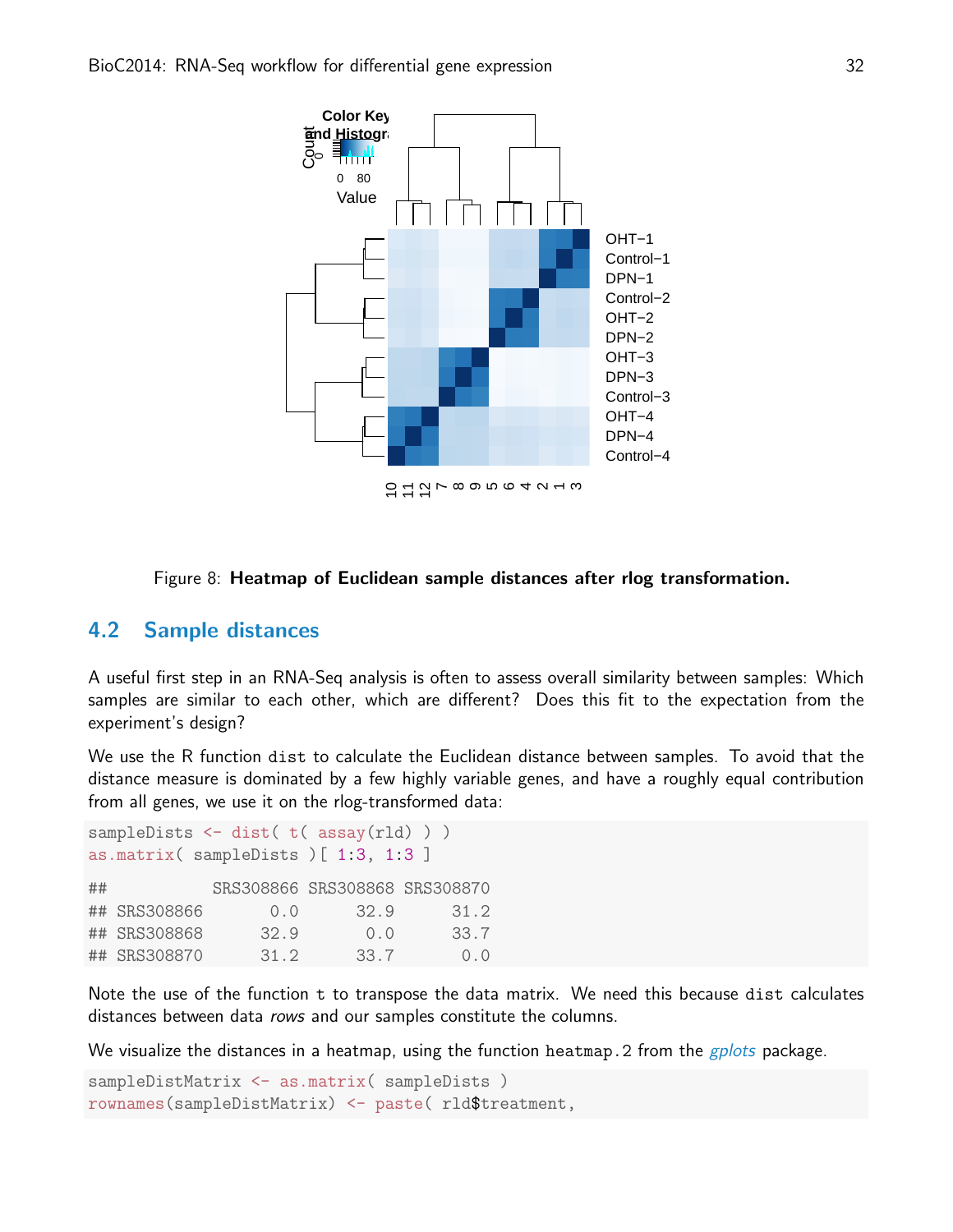

<span id="page-32-0"></span>Figure 9: Principal components analysis (PCA) of samples after rlog transformation.

```
rld$patient, sep="-" )
colnames(sampleDistMatrix) <- NULL
library( "gplots" )
library( "RColorBrewer" )
colours = colorRampPalette( rev(brewer.pal(9, "Blues")) )(255)
heatmap.2( sampleDistMatrix, trace="none", col=colours)
```
Note that we have changed the row names of the distance matrix to contain treatment type and patient number instead of sample ID, so that we have all this information in view when looking at the heatmap (Fig. [8\)](#page-31-1).

Another way to visualize sample-to-sample distances is a principal-components analysis (PCA). In this ordination method, the data points (i.e., here, the samples) are projected onto the 2D plane such that they spread out optimally (Fig. [9\)](#page-32-0).

```
colours \leq c(\text{rgb}(1:3/4, 0, 0), \text{rgb}(0, 1:3/4, 0), \text{rgb}(0, 0, 1:3/4), \text{rgb}(1:3/4, 0, 1:3/4))plotPCA( rld, intgroup = c("patient","treatment"), col=colours )
```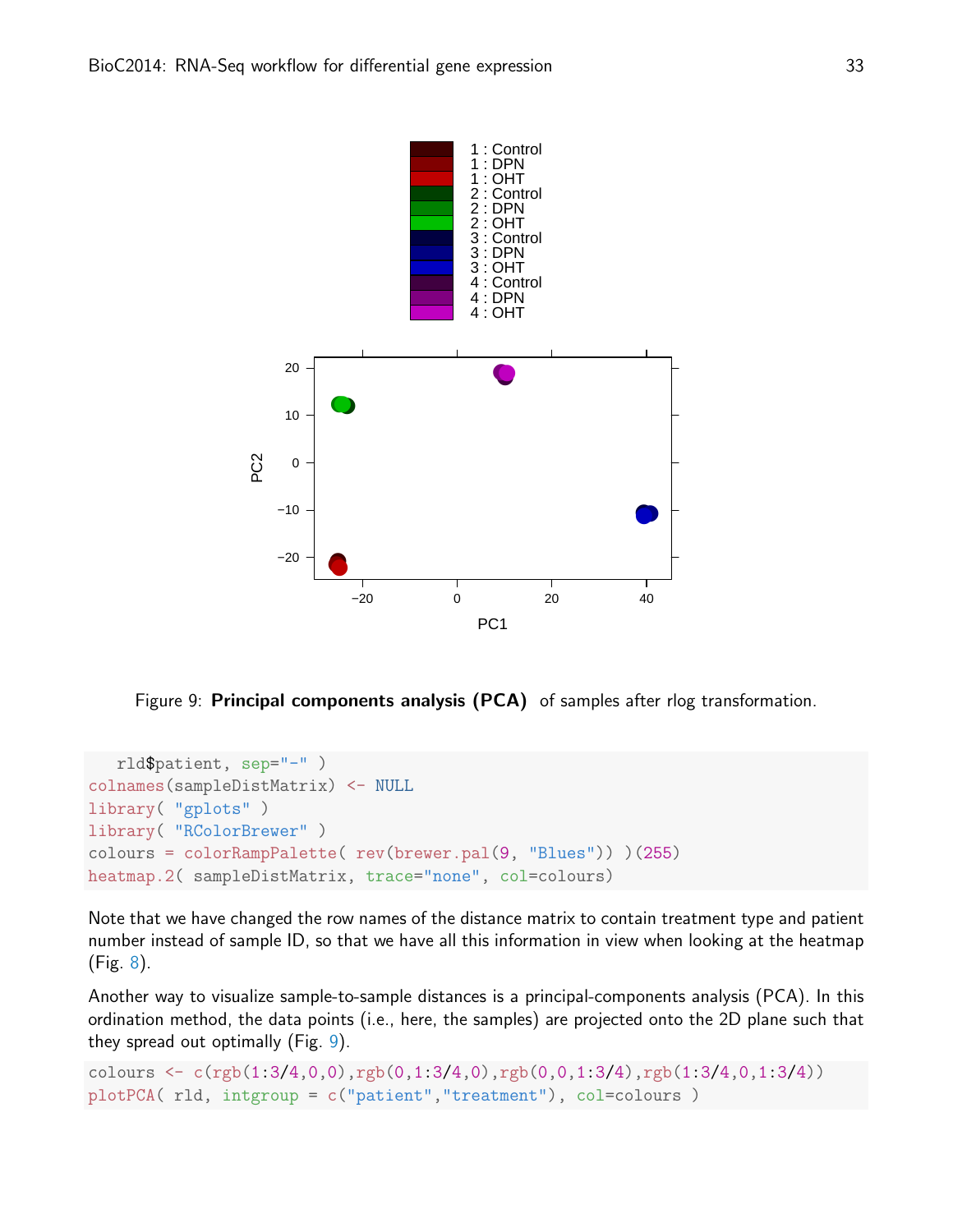

<span id="page-33-1"></span>Figure 10: Heatmap with gene clustering.

Here, we have used the function  $plotPCA$  which comes with  $DESeq2$ . The two terms specified as intgroup are column names from our sample data; they tell the function to use them to choose colours.

From both visualizations, we see that the differences between patients is much larger than the difference between treatment and control samples of the same patient. This shows why it was important to account for this paired design ("paired", because each treated sample is paired with one control sample from the same patient). We did so by using the design formula  $\sim$  patient + treatment when setting up the data object in the beginning. Had we used an un-paired analysis, by specifying only <sup>∼</sup> treatment, we would not have found many hits, because then, the patient-to-patient differences would have drowned out any treatment effects.

Here, we have performed this sample distance analysis towards the end of our analysis. In practice, however, this is a step suitable to give a first overview on the data. Hence, one will typically carry out this analysis as one of the first steps in an analysis. To this end, you may also find the function arrayQualityMetrics, from the package of the same name, useful.

## <span id="page-33-0"></span>4.3 Gene clustering

In the heatmap of Fig. [8,](#page-31-1) the dendrogram at the side shows us a hierarchical clustering of the samples. Such a clustering can also be performed for the genes.

Since the clustering is only relevant for genes that actually carry signal, one usually carries it out only for a subset of most highly variable genes. Here, for demonstration, let us select the 35 genes with the highest variance across samples: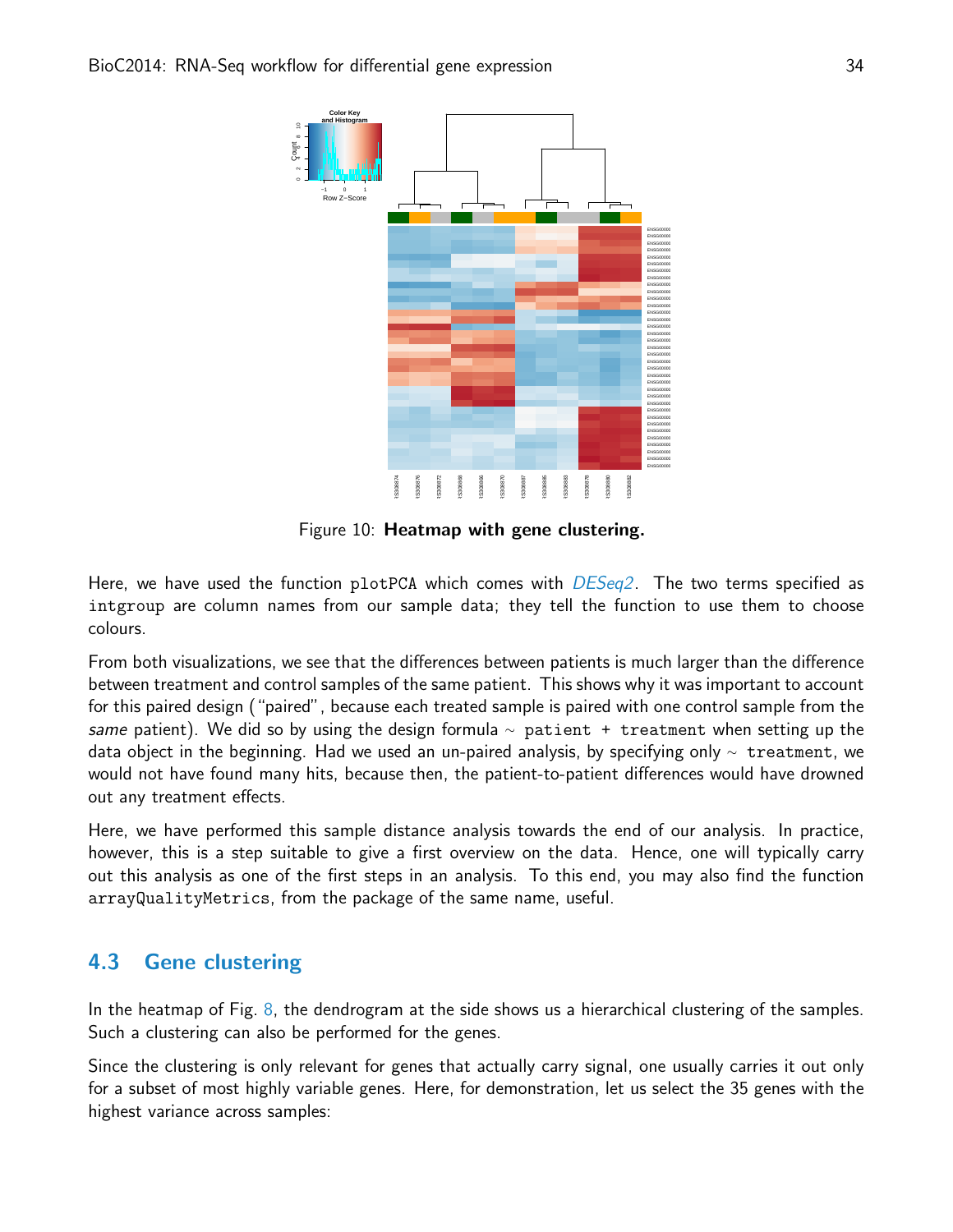```
library( "genefilter" )
topVarGenes <- head( order( rowVars( assay(rld) ), decreasing=TRUE ), 35 )
```
The heatmap becomes more interesting if we do not look at absolute expression strength but rather at the amount by which each gene deviates in a specific sample from the gene's average across all samples. Hence, we center and scale each genes' values across samples, and plot a heatmap.

```
heatmap.2( assay(rld)[ topVarGenes, ], scale="row",
     trace="none", dendrogram="column",
     col = colorRampPalette( rev(brewer.pal(9, "RdBu")) )(255),
     ColSideColors = c( Control="gray", DPN="darkgreen", OHT="orange" )[
        colData(rld)$treatment ] )
```
We can now see (Fig. [10\)](#page-33-1) blocks of genes which covary across patients. Often, such a heatmap is insightful, even though here, seeing these variations across patients is of limited value because we are rather interested in the effects between the treatments from each patient.

**Exercise 7.** This heatmap shows genes that vary strongest between *patients*. In our differential expression analysis, we found a list of genes that varied significantly between *treatment* and control. Display these genes (or maybe only those showing up-regulation upon treatment) in a similar heatmap. Can you confirm the test result from visual inspection of the heatmap?

**Exercise 8.** In the abstract of the publication for this dataset, 5 parathyroid-related genes are mentioned as differentially expressed due to OHT or DPN treatment in the 48 hour samples compared to control: c("CASR", "VDR", "JUN", "CALR", "ORAI2"). Using the results table for OHT vs Control and the results table for DPN vs Control, find the rank of these genes in terms of smallest p values using the match function.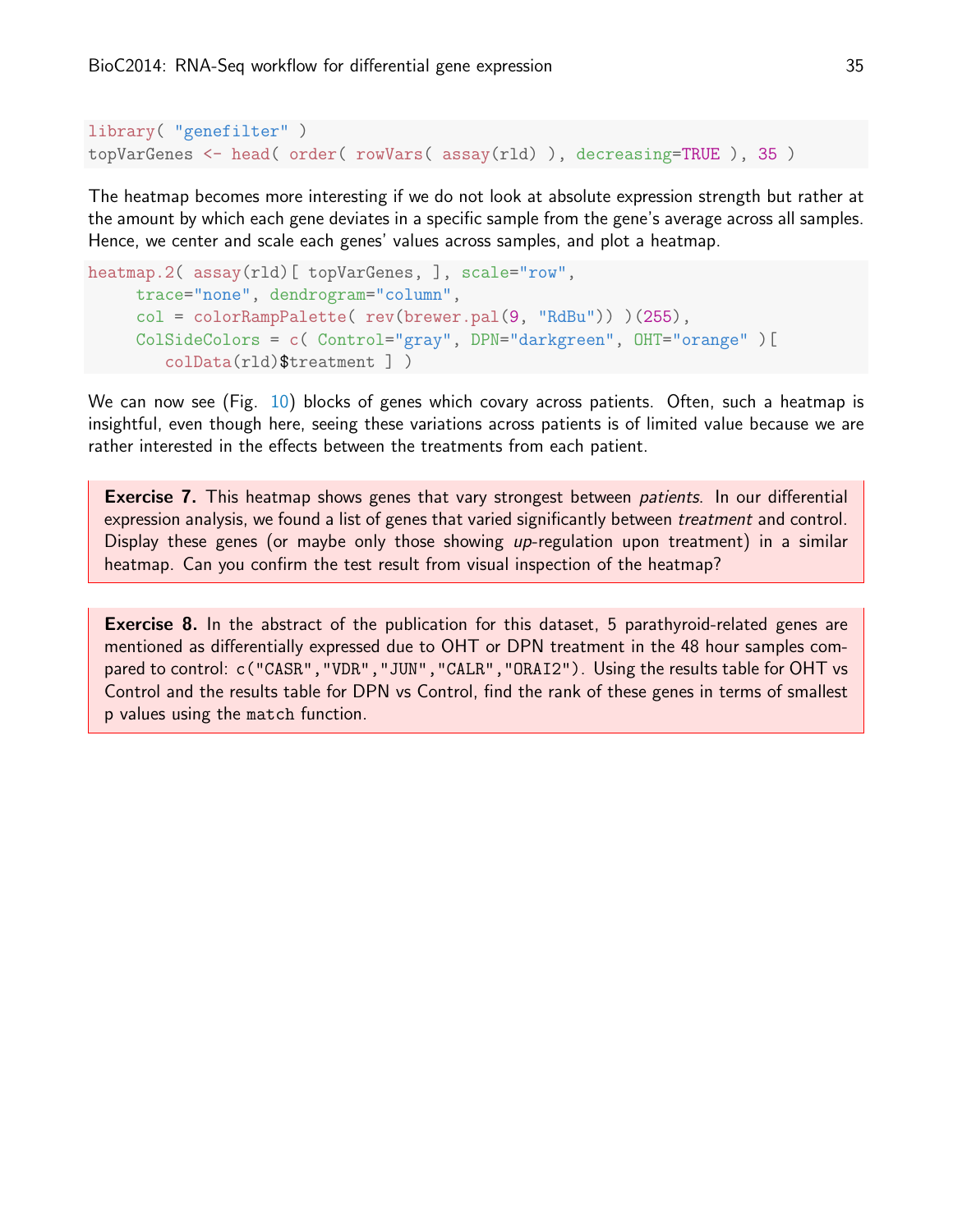# <span id="page-35-0"></span>5 Going further

**Exercise 9.** Analyze more datasets: use the function defined in the following code chunk to downlo[a](#page-35-1)d a processed count matrix from the ReCount website<sup>a</sup>.

Suggested datasets:

- hammer spinal nerve ligation of rats at 2 time points (note a misspelling in one of the time points in colData). Perform differential expression and describe the most significant gene sets. Do these have something to do with spinal nerve ligation?
- wang human tissue comparison. Make a PCA plot of the samples
- $\bullet$  bottomly  $-2$  inbred mouse strains. Make a PCA plot of the samples

Note that the annotation libraries for rat and mouse are  $org.Rn.eg.db$  and  $org.Mm.eg.db$ .

<span id="page-35-1"></span><sup>a</sup><http://bowtie-bio.sourceforge.net/recount/>

The following function takes a name of the dataset from the ReCount website, e.g. "hammer", and returns a SummarizedExperiment object.

```
recount2SE <- function(name) {
 filename <- paste0(name,"_eset.RData")
  if (!file.exists(filename)) download.file(paste0(
    "http://bowtie-bio.sourceforge.net/recount/ExpressionSets/",
    filename),filename)
 load(filename)
  e <- get(paste0(name,".eset"))
  se <- SummarizedExperiment(SimpleList(counts=exprs(e)),
                             colData=DataFrame(pData(e)))
  se
}
```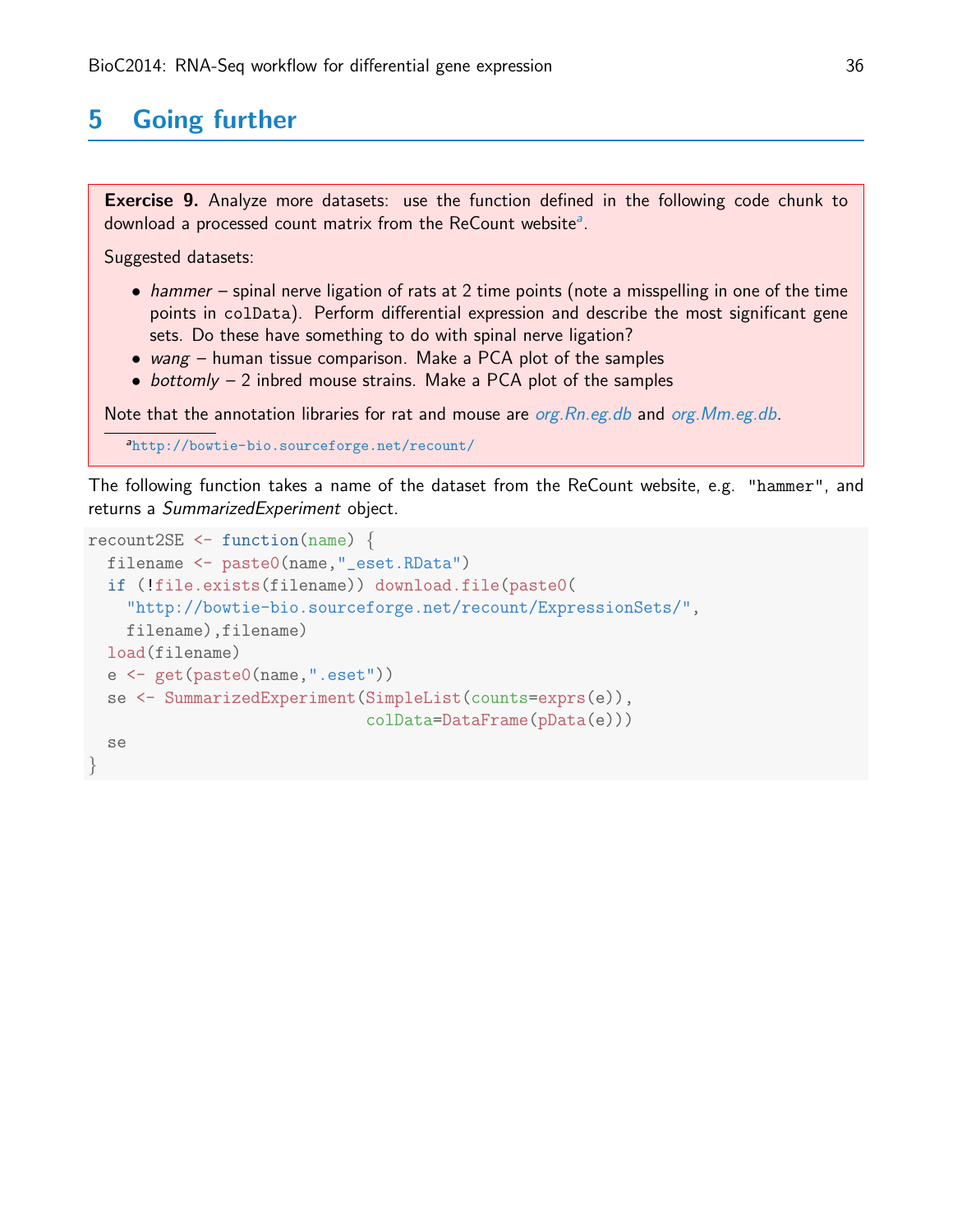# <span id="page-36-0"></span>6 See also

- [DEXSeq](http://bioconductor.org/packages/release/bioc/html/DEXSeq.html) for differential exon usage. See the accompanying vignette, Analyzing RNA-seq data for differential exon usage with the DEXSeq package, which is similar to the style of this tutorial.
- Other Bioconductor packages for RNA-Seq differential expression: [edgeR](http://bioconductor.org/packages/release/bioc/html/edgeR.html), [limma](http://bioconductor.org/packages/release/bioc/html/limma.html), [DSS](http://bioconductor.org/packages/release/bioc/html/DSS.html), [BitSeq](http://bioconductor.org/packages/release/bioc/html/BitSeq.html) (transcript level), [EBSeq](http://bioconductor.org/packages/release/bioc/html/EBSeq.html), [cummeRbund](http://bioconductor.org/packages/release/bioc/html/cummeRbund.html) (for importing and visualizing Cufflinks results), [monocle](http://bioconductor.org/packages/release/bioc/html/monocle.html) (single-cell analysis). More at [http://bioconductor.org/packages/release/BiocViews.](http://bioconductor.org/packages/release/BiocViews.html#___RNASeq) [html#\\_\\_\\_RNASeq](http://bioconductor.org/packages/release/BiocViews.html#___RNASeq)
- Methods for gene set testing: romer and roast in *[limma](http://bioconductor.org/packages/release/bioc/html/limma.html)*, permutation based: [safe](http://bioconductor.org/packages/release/bioc/html/safe.html)
- Packages for normalizing for covariates (e.g., GC content): can, [EDASeq](http://bioconductor.org/packages/release/bioc/html/EDASeq.html)
- Packages for detecting batches: [sva](http://bioconductor.org/packages/release/bioc/html/sva.html), [RUVSeq](http://bioconductor.org/packages/release/bioc/html/RUVSeq.html)
- Generating HTML results tables with links to outside resources (gene descriptions): [Reporting-](http://bioconductor.org/packages/release/bioc/html/ReportingTools.html)[Tools](http://bioconductor.org/packages/release/bioc/html/ReportingTools.html)

# **References**

- <span id="page-36-2"></span>[1] Daehwan Kim, Geo Pertea, Cole Trapnell, Harold Pimentel, Ryan Kelley, and Steven Salzberg. TopHat2: accurate alignment of transcriptomes in the presence of insertions, deletions and gene fusions. Genome Biology,  $14(4)$ :R36+, 2013. URL:  $http://dx.doi.org/10.1186/$ [gb-2013-14-4-r36](http://dx.doi.org/10.1186/gb-2013-14-4-r36), [doi:10.1186/gb-2013-14-4-r36](http://dx.doi.org/10.1186/gb-2013-14-4-r36).
- [2] Heng Li, Bob Handsaker, Alec Wysoker, Tim Fennell, Jue Ruan, Nils Homer, Gabor Marth, Goncalo Abecasis, Richard Durbin, and 1000 Genome Project Data Processing Subgroup. The Sequence Alignment/Map format and SAMtools. Bioinformatics, 25(16):2078–2079, 2009. URL: <http://bioinformatics.oxfordjournals.org/content/25/16/2078.abstract>, [doi:](http://dx.doi.org/10.1093/bioinformatics/btp352) [10.1093/bioinformatics/btp352](http://dx.doi.org/10.1093/bioinformatics/btp352).
- <span id="page-36-3"></span>[3] Richard Bourgon, Robert Gentleman, and Wolfgang Huber. Independent filtering increases detection power for high-throughput experiments. PNAS, 107(21):9546–9551, 2010. URL: [http://www.](http://www.pnas.org/content/107/21/9546.long) [pnas.org/content/107/21/9546.long](http://www.pnas.org/content/107/21/9546.long).

# <span id="page-36-1"></span>7 Session Info

As last part of this document, we call the function sessionInfo, which reports the version numbers of R and all the packages used in this session. It is good practice to always keep such a record as it will help to trace down what has happened in case that an R script ceases to work because a package has been changed in a newer version. The session information should also always be included in any emails to the Bioconductor mailing list.

- R version 3.1.0 (2014-04-10), x86\_64-apple-darwin12.5.0
- Locale: en\_US.UTF-8/en\_US.UTF-8/en\_US.UTF-8/C/en\_US.UTF-8/en\_US.UTF-8
- Base packages: base, datasets, graphics, grDevices, methods, parallel, stats, utils